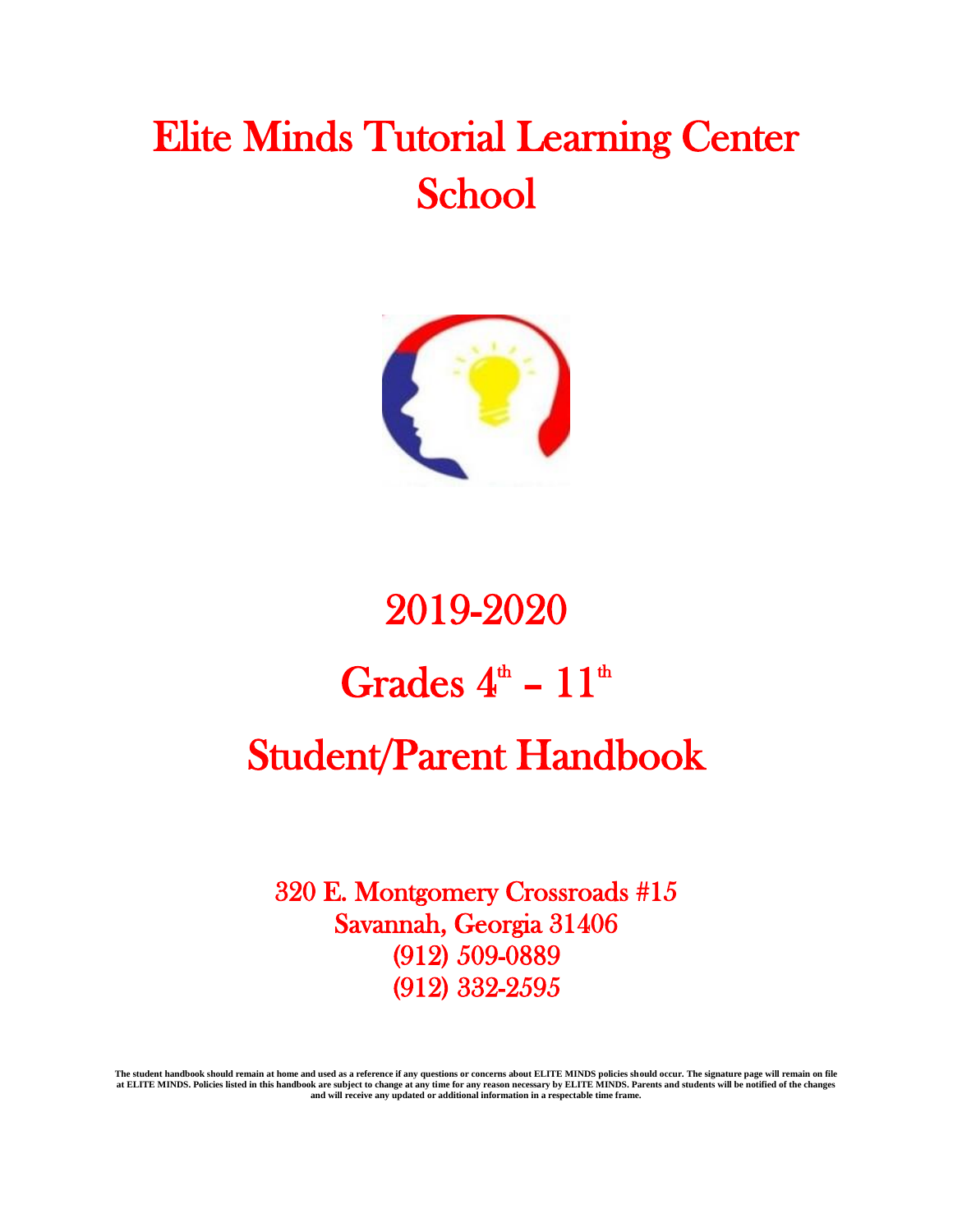#### WELCOME:

We are gracious that you have decided to enroll your student with us at Eliteminds Tutorial Learning Center School! It is our desire to provide your student (s) with a college preparatory education to aid in equipping them to achieve academic success!

#### ABOUT US:

Eliteminds Tutorial Learning Center's Academy is an accredited private school that employs highly-qualified K-12 certified educators. Eliteminds is own and operated by Miss Tracey L. Sapp who serves as the school's administrator. Miss Sapp possesses a wealth of experience in teaching, tutoring, administering high-stakes testing, utilizing the RTI process, and progress monitoring.

#### MISSION STATEMENT:

Elite Minds' goal is to provide focused, coherent, rigorous quality instruction to aid all learners in achieving academic success. At Elite Minds we encourage all learners to become accountable for their academic success, encourage parents to participate in their learner's learning, and encourage community involvement.

Ultimately, our primary mission at Elite Minds is to education each student according to his or her own unique, individual learning style. It is our goal to educate all based on how they process information. Additionally, it is our desire to aid all learners in obtaining academic success. We accomplish this by incorporating a variety of assessments; collecting and analyzing data to identify your learner's specific needs, and by providing quality instructions, excellent resources, while fostering a learning environment where all learners can grow intellectually.

#### VISION STATEMENT:

At Elite Minds we envision all learners propelling to academic success by incorporating focused, coherent, rigorous quality instruction; authentic learning experiences that encourage critical thinking development while fostering the necessary skills that will lead to long-term academic success.

#### REQUIREMENTS:

Elite Minds admits students of any race, color, nationality and ethnic origin to all the rights, privileges, programs, and activities made available to students at the school. Student must meet academic, moral, and personal standards as deemed appropriate by the school.

#### PROCEDURES:

School enrollment applications are available from the school office. Standardized test scores, previous school records, and reports cards must be provided. Students must have an immunization record (form 3231), an eye ear and dental record (form 3300), and birth certificate on record. The health forms are available from the local Public Health Department or your private physician. To ensure proper placement, students may be asked to take a skills test. Each family may be scheduled for a personal interview with the administrator.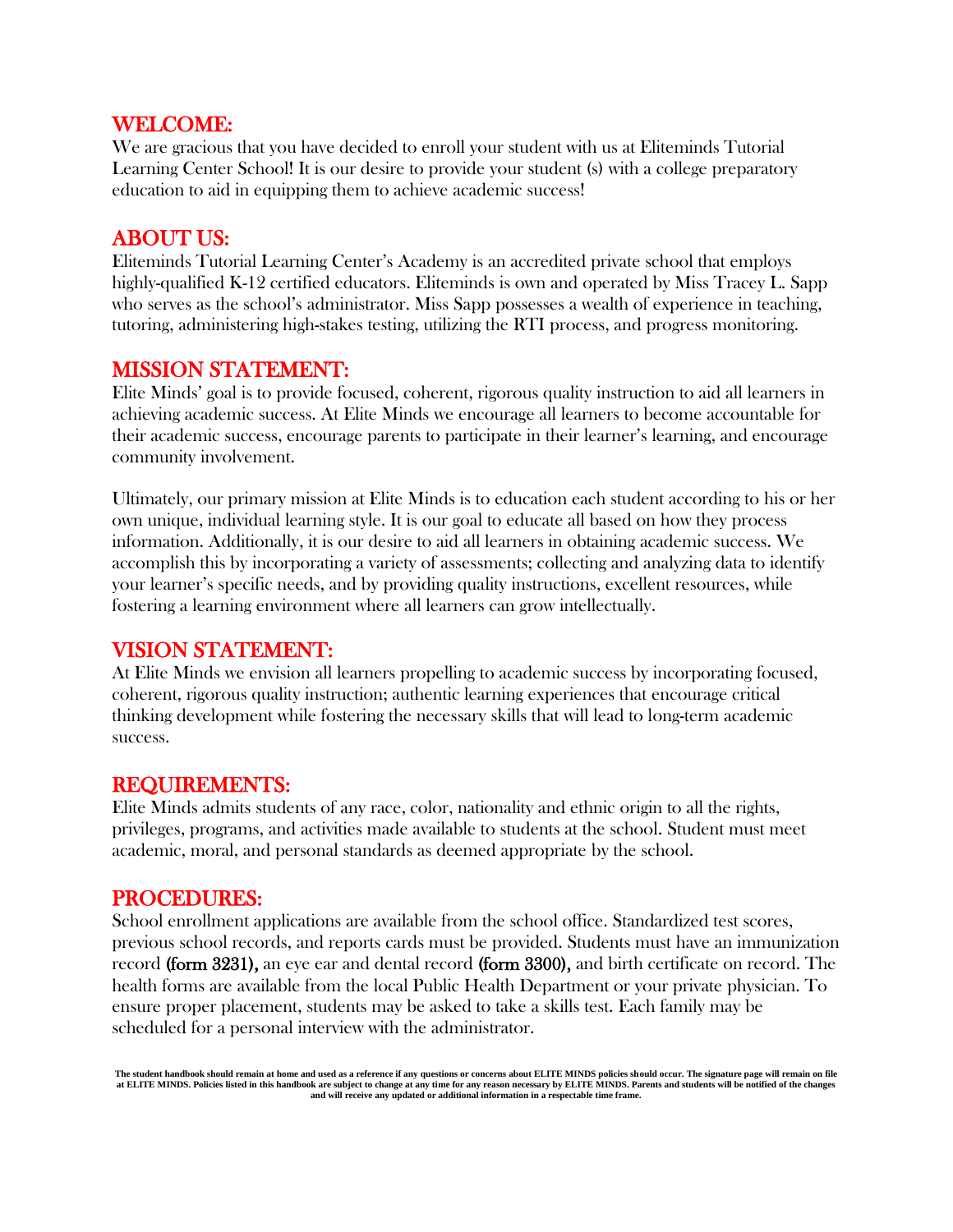## **Tuition/Fees**

#### ANNUAL REGISTRATION FEE:

A \$300 non-refundable registration fee is required per student per year.

#### ELITE MINDS SCHOOLING TUITION:

| <b>Monthly Rate Full Time</b>                                                                                                                                                                                                                                                                                                             | <b>Monthly Rate Full Time</b> | <b>Weekly Rate Full Time</b> |
|-------------------------------------------------------------------------------------------------------------------------------------------------------------------------------------------------------------------------------------------------------------------------------------------------------------------------------------------|-------------------------------|------------------------------|
| <b>Student</b>                                                                                                                                                                                                                                                                                                                            | <b>Student</b>                | <b>Student</b>               |
| *IEP learners *Special                                                                                                                                                                                                                                                                                                                    |                               |                              |
| <b>Needs</b>                                                                                                                                                                                                                                                                                                                              |                               |                              |
| (Please note there is a 30 day)<br>probation to determine if additional<br>fees are needed to provide learners 1-<br>on-1 support or to manage extreme<br>behaviors. In the event a child is in<br>need of outside additional support, the<br>monthly fees will increase to allow<br>Elite Minds to hire someone to aid<br>vour learner.) |                               |                              |
| \$650 per month                                                                                                                                                                                                                                                                                                                           | \$600 per month               | $$160$ per week              |
| CC\$660.00                                                                                                                                                                                                                                                                                                                                | CC \$610.00                   | CC \$170.00                  |
| \$7800 per year                                                                                                                                                                                                                                                                                                                           | \$7200 per year               | \$7680 per year              |

\*The basic schooling fees are \$600 per month for learners. However, additional fees are required for all IEP learners that do not work independently as stated above and fees can increase based on learner's individual needs.

\* At any time during services, if a learner requires additional support due to accelerated behavior or academic issues, monthly fees will increase to accommodate. \*\*CC (Credit Card Payments)

Students enrolled under special enrollment guidelines (as agreed upon with Miss Sapp, are expected to pay tuition in full by due date indicated on the invoice)

\*\*\*I do not prorate fees. The full monthly fees and/or weekly fees are expected despite of the day a learner enrolls. For example, if a child enrolls on a Wednesday, the full weekly fees are still expected. Subsequently, if a child enrolls on the  $13<sup>th</sup>$  of the month, the full monthly fees are expected.

Parents choosing the weekly payment options are required to pay fees one week in advance. Therefore, two payments are required during the 1<sup>\*</sup> week of school. This means the total amount due upon enrollment is \$320 dollars. This will allow parents to have one week of payment made in advance. At the end of the school year, if parents have maintained a weekly payment schedule, there will be no fees required at the final week of school because of the one payment made in advance.

\*\*\* A final report will be provided upon withdrawing from Elite Minds. Please note, your child's next grade-level determination will be based upon whether your child has met the attendance requirements and have completed the required work to obtain promotion.

**The student handbook should remain at home and used as a reference if any questions or concerns about ELITE MINDS policies should occur. The signature page will remain on file at ELITE MINDS. Policies listed in this handbook are subject to change at any time for any reason necessary by ELITE MINDS. Parents and students will be notified of the changes and will receive any updated or additional information in a respectable time frame.**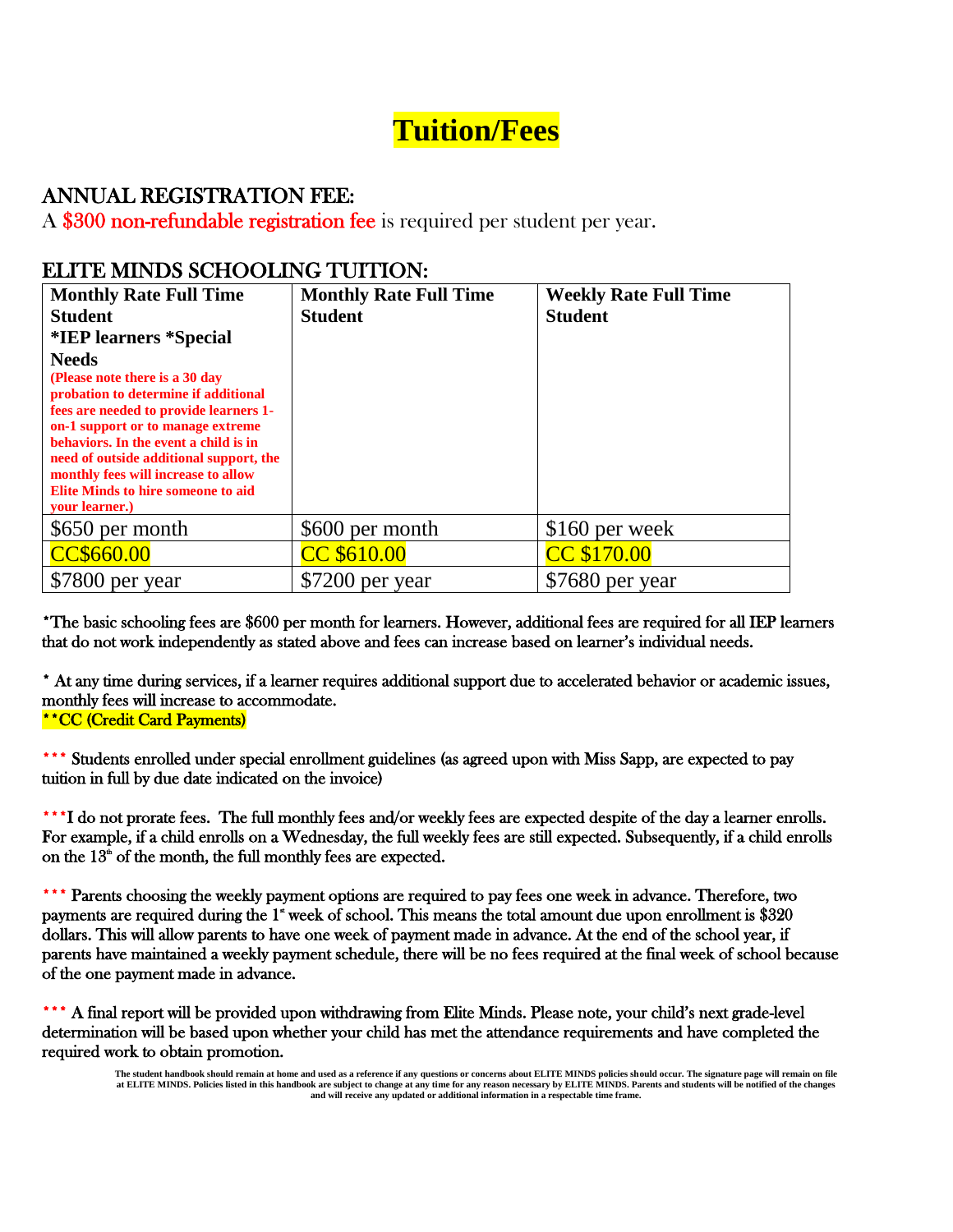## Additional Fees and Information

#### Optional Technology Fee- \$100 annually or \$15.00 monthly per student

 $\bullet$  Technology fees are waived if a student brings his or her own laptop/mobile device **Discounts** 

 $\hat{\cdot}$  Families enrolling more than one student will receive a 10% discount off the total tuition. Families enrolling a third student will receive 20% discount.

#### Transportation

❖ Elite Minds will provide transportation for all learners that need dropping off to home after the school day ends. Please note there is a  $$3$  a day cost,  $$15$  a week for all learners living 5 to 15 miles from the Elite Minds Learning Center. Transportation is not available for learners living more than 20 miles for the school.

#### Early Arrival

❖ Elite Minds will allow early arrival for all learners need to be dropped off before the school arrival time. The school arrival time is 7:55. Please note there is a \$3 a day cost, \$15 a week if a full week of early arrival is required.

#### Field Trips

❖ Elite Minds will incorporate several field trips to enhance learning. Some trips will require additional funds not included in regular tuition. Parents will receive ample notification of these trips to make appropriate arrangements.

#### Special Programs

 $\clubsuit$  Elite Minds offers a variety of programs during the school year and the summer. These programs are not included with tuition unless specially noted.

#### Other Costs

 $\triangleleft$  Additional fess may be required during the school year for specific supplies, fine art programs, or other extracurricular activities

#### Late Fees

All school tuition fees are due on the  $1^*$  of each month. Any tuition received after the  $3^{\alpha}$  of each month will incur a daily late fee in the amount of  $1\%$  of tuition costs. If payment has not been received by the  $5<sup>th</sup>$ , the student may not be allowed to return until the account is current. Weekly payments are due on Mondays and will be considered late on Wednesdays. All weekly pay will receive a 10% late fee if payment is not received by the Friday of each week.

#### Disclaimer:

Please sign and return this portion (both pages) of the Tuition/Fees agreement indicating your understanding of Elite Minds fees and expectations. Please note, all fees, registration, and/or tuition are due at the time of service.

(Parent Signature)

\_\_\_\_\_\_\_\_\_\_\_\_\_\_\_\_\_\_\_\_\_\_\_\_\_\_\_\_\_\_\_\_\_\_\_\_\_\_\_

\_\_\_\_\_\_\_\_\_\_\_\_\_\_\_\_\_\_\_\_\_\_\_\_\_\_\_\_\_\_\_\_\_\_\_\_\_\_\_

#### (Date)

**The student handbook should remain at home and used as a reference if any questions or concerns about ELITE MINDS policies should occur. The signature page will remain on file at ELITE MINDS. Policies listed in this handbook are subject to change at any time for any reason necessary by ELITE MINDS. Parents and students will be notified of the changes and will receive any updated or additional information in a respectable time frame.**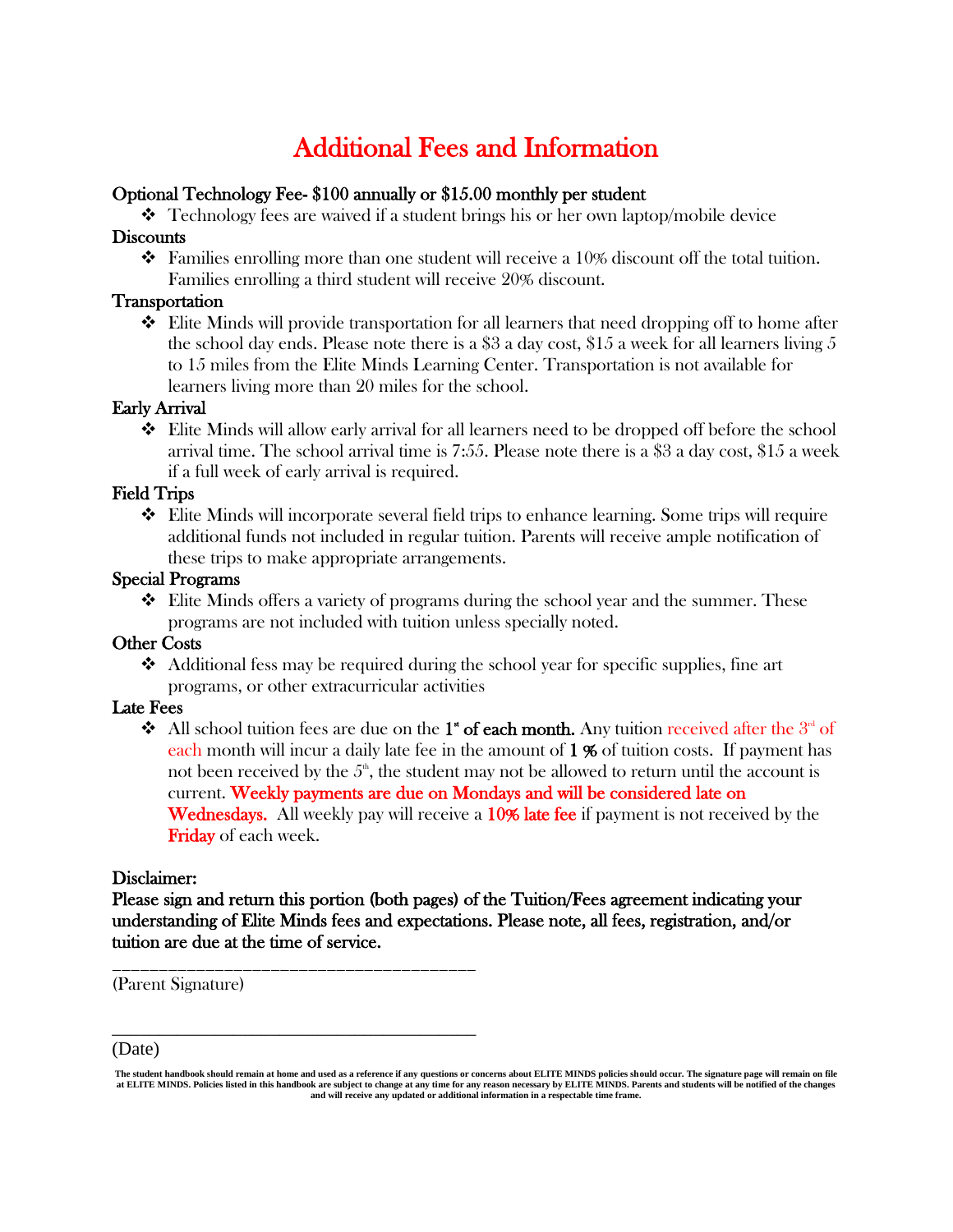## Elite Minds Learning Center School 2019-2020 School Year-Round Calendar (Tentative Schedule)

 $\rm{August}~18^{\rm{th}}$ August  $19^{\circ}$ ,  $2018$  School Begins August 19th – October 21<sup>\*</sup>, 2019 1 September  $2^{\text{nd}}$ , 2019 October 14<sup>th, 2018</sup> Columbus Day (School closed) October  $22<sup>nd</sup>$  – January  $13<sup>th</sup>$ ,  $2019$  2 October 31", 2019 Report Card Issued November  $11^{\text{th}}$ , 2019 November  $25^{\text{\tiny th}}$  –  $29$ December  $23^{\text{\tiny{rd}}}$  – January 6

January  $20^{\scriptscriptstyle\rm th}$ 

January  $14^{\text{th}}$  – March  $24^{\text{th}}$ ,  $2020$  3

#### Open House

st Nine Week Period

Labor Day (School closed)

nd Nine Week Period

Veteran's Day

Thanksgiving Break

Christmas Break/ Winter Holiday

Martin Luther King Day (School closed)

<sup>rd</sup> Nine Week Period

January 11<sup>th</sup>, 2020 Report Card Issued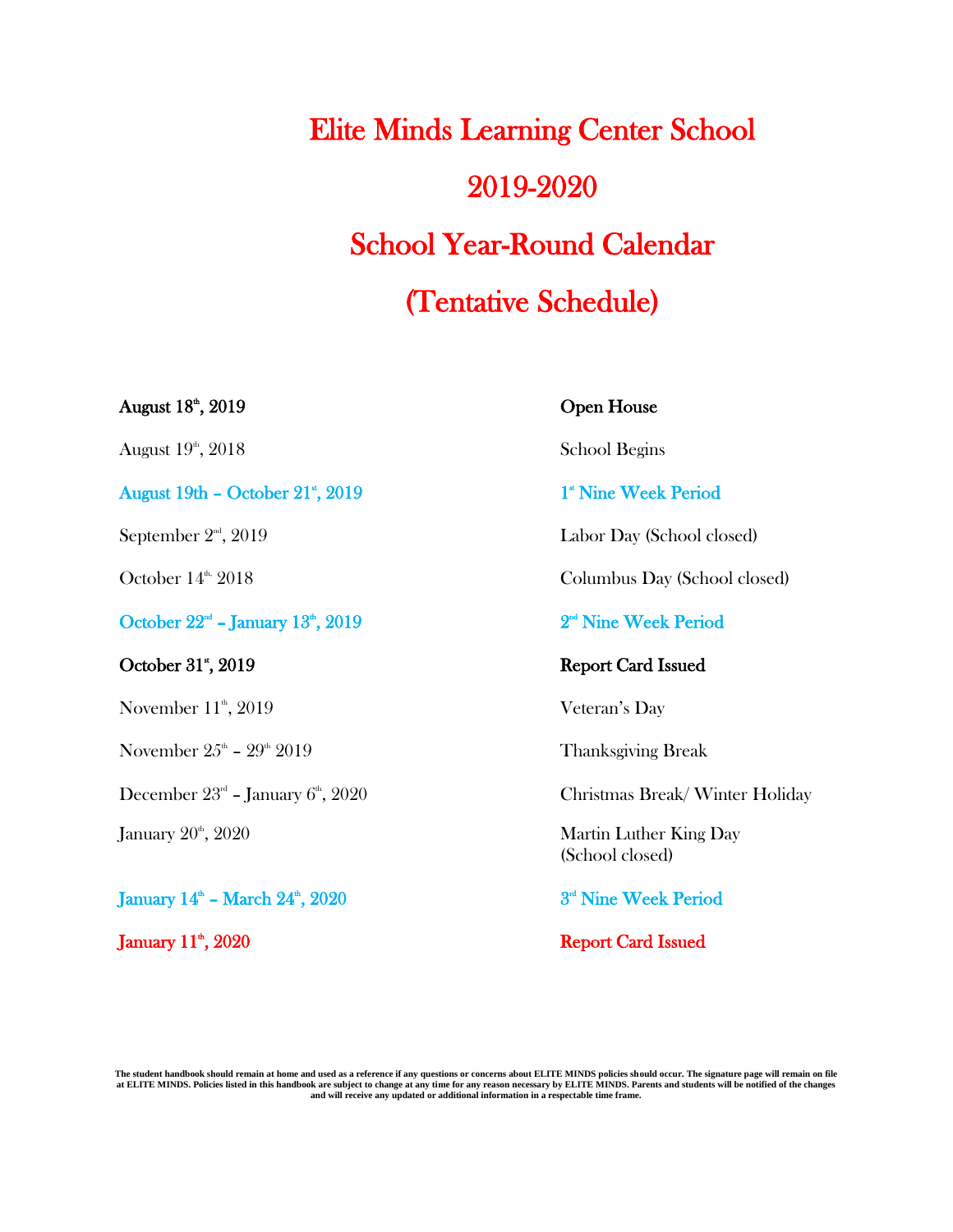| March $9^{\circ}$ – March $13^{\circ}$ , $2020$        | <b>Iowa and CogAT Testing Time</b>    |
|--------------------------------------------------------|---------------------------------------|
| March 16 <sup>th</sup> – March 20 <sup>th</sup> , 2020 | Spring Break (School closed)          |
| March $25^{\circ}$ – June $5^{\circ}$ , $2020$         | 4 <sup>th</sup> Nine Week Period      |
| March $15^{\circ}$ , 2019                              | <b>Report Card Issued</b>             |
| April 10 <sup>th</sup> , 2020                          | <b>Spring Holiday (School closed)</b> |
| May $24^{\circ}$ , $2020$                              | <b>Report Card Issued</b>             |
| May $25^{\text{th}}$ , $2020$                          | Memorial Day (School closed)          |
| June $5^{\circ}$ , 2020                                | Last Day of School                    |
| June $5^{\circ}$ – August $18^{\circ}$ , $2020$        | <b>Summer Break!!!</b>                |
| August 19 <sup>th</sup> , 2020                         | <b>New School Year Begin</b>          |

#### \*DESIGNATED MAKE UP DAYS

In the event conditions lead to school closures, Eliteminds may require make-up-days to recover lost instructional time. The 2019-2020 Designated Make up days are as follows:

FIRST SEMESTER (2018): October 8, November 19, 20 SECOND SEMESTER (2019): March 8, 18, 19

\*Please note, the teacher is allowed 4 personal days per calendar year. If a teacher personal day or sick day is required, parents will receive ample notification via email and texting to allow for optimal communication.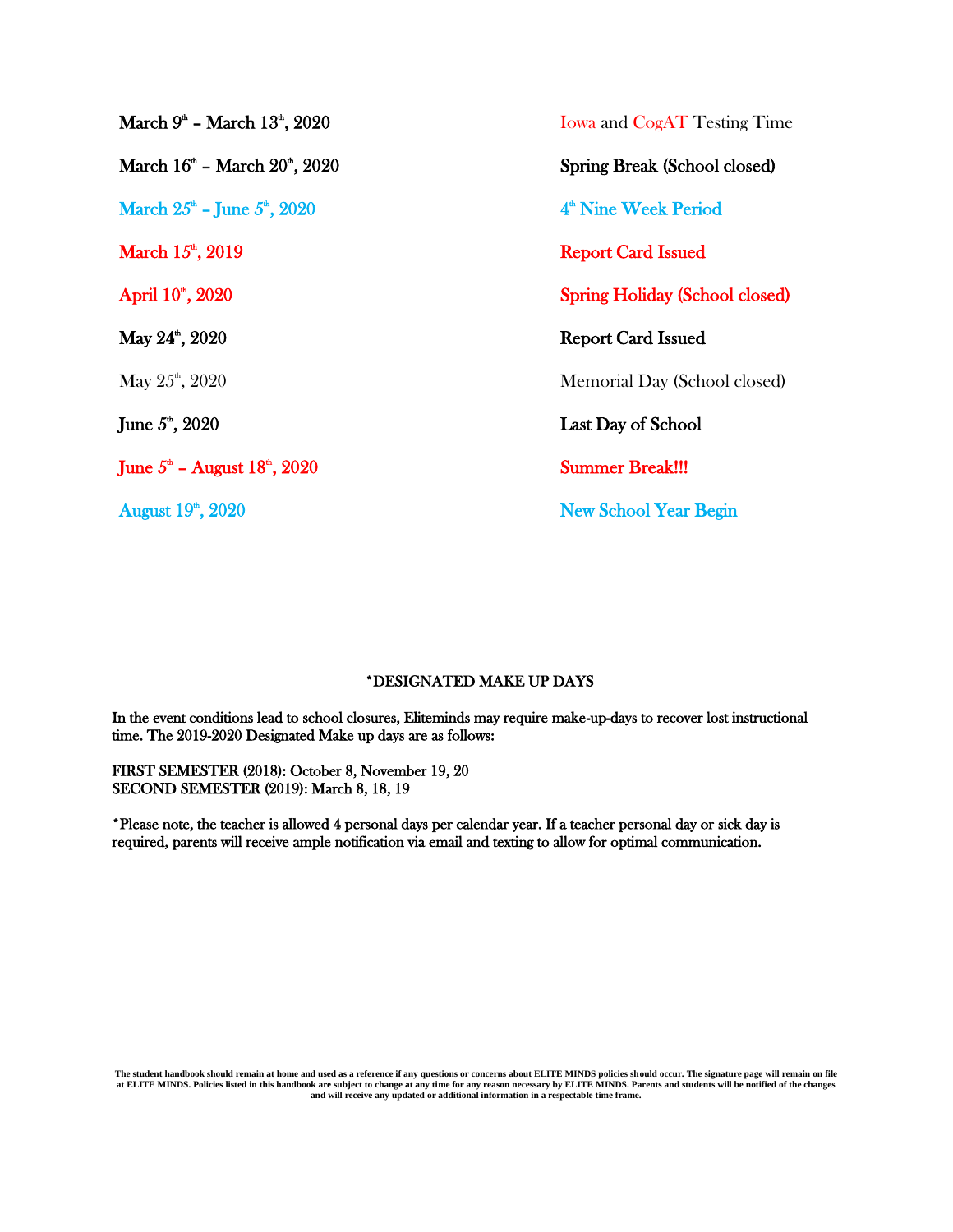### Instructional Periods – (180 days)

First Semester First Nine-Week Period……………………………08/19/19 – 10/21/2019 Second Nine-Week Period ………………………10/22/19 – 01/13/2020

#### \*\*\*\*\*\*\*

| <b>Second Semester</b> |  |
|------------------------|--|
|                        |  |
|                        |  |

#### Progress & Report Cards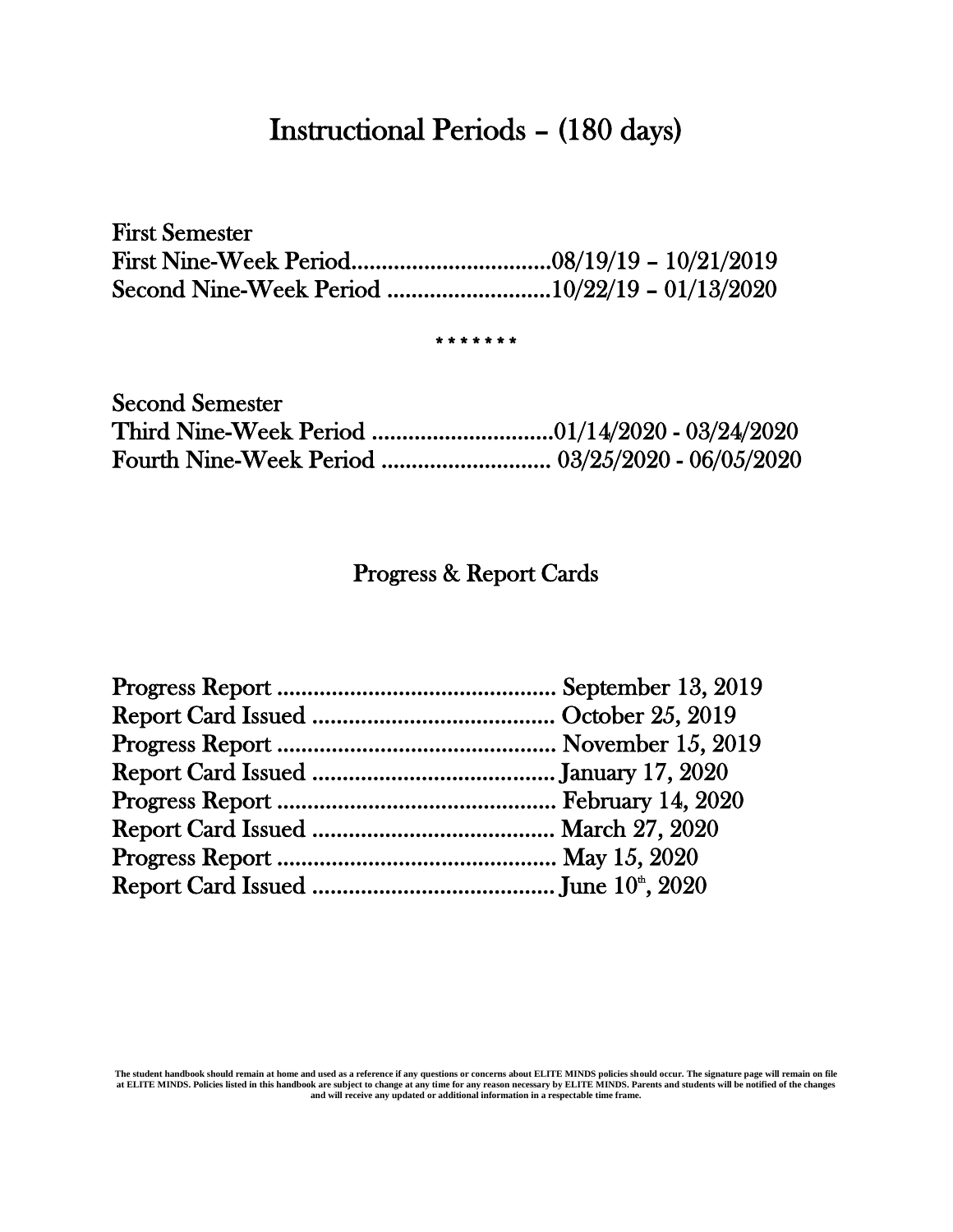## Standardized Testing Calendar & Information

| Assessment          | Grades   | Description                     | <b>Dates</b>                               |
|---------------------|----------|---------------------------------|--------------------------------------------|
| <b>DORA</b> Reading | $4 - 11$ | <b>Readiness Check Data</b>     | August $19^{\text{th}}$ – $23^{\text{nd}}$ |
| Diagnostic Test     |          | <b>End of Year Check</b>        | May $26^{\circ}$ -May $29^{\circ}$         |
|                     |          | <b>Data</b>                     |                                            |
|                     |          |                                 |                                            |
| <b>ADAM Math</b>    | $4 - 11$ | Readiness Check Data            | August $19^{\circ} - 23^{\circ}$           |
| Diagnostic Test     |          | <b>End of Year Check</b>        | May $26^{\circ}$ -May $29^{\circ}$         |
|                     |          | Data.                           |                                            |
|                     |          |                                 |                                            |
| <b>IOWA Test</b>    | $4 - 11$ | Language Arts/                  | <b>Tentative Schedule</b>                  |
|                     |          | Vocabulary                      | March 10 <sup>t</sup> , 2020               |
|                     |          | Reading                         | March 10 <sup>th</sup> , 2020              |
|                     |          | Math                            | March 11 <sup>th</sup> , 2020              |
|                     |          | <b>Social Studies</b>           | March 11 <sup>th</sup> , 2020              |
|                     |          | <b>Science</b>                  | March 12 <sup>th</sup> , 2020              |
|                     |          | Make Ups                        | March 13 <sup>th</sup> , 2020              |
|                     |          |                                 |                                            |
| CogAT               | $4 - 11$ | <b>Cognitive Abilities Test</b> | March 13 <sup>th</sup> , 2019              |

#### This year all learners will take the IOWA and/or CogAT Standardized Testing.

\*CogAT<sup>®</sup> (Cognitive Abilities Test<sup>TM</sup>) for Homeschools consists of three batteries that provide separate scores for the following reasoning/learning abilities: verbal, quantitative (numerical), and nonverbal.

#### Test Features

- Assesses developed reasoning and problem-solving abilities important for learning
- Combination testing (recommended every 2–3 years) allows comparisons between student's ability and his actual achievement
- Approximate testing time of  $2 \frac{1}{2}$  hours (1  $\frac{1}{2}$  hours of actual working time)

#### Areas tested

- Verbal classification, sentence completion, and verbal analogies
- Quantitative relations, number series, and equation building
- Figure classification, figure analogies, and figure analysis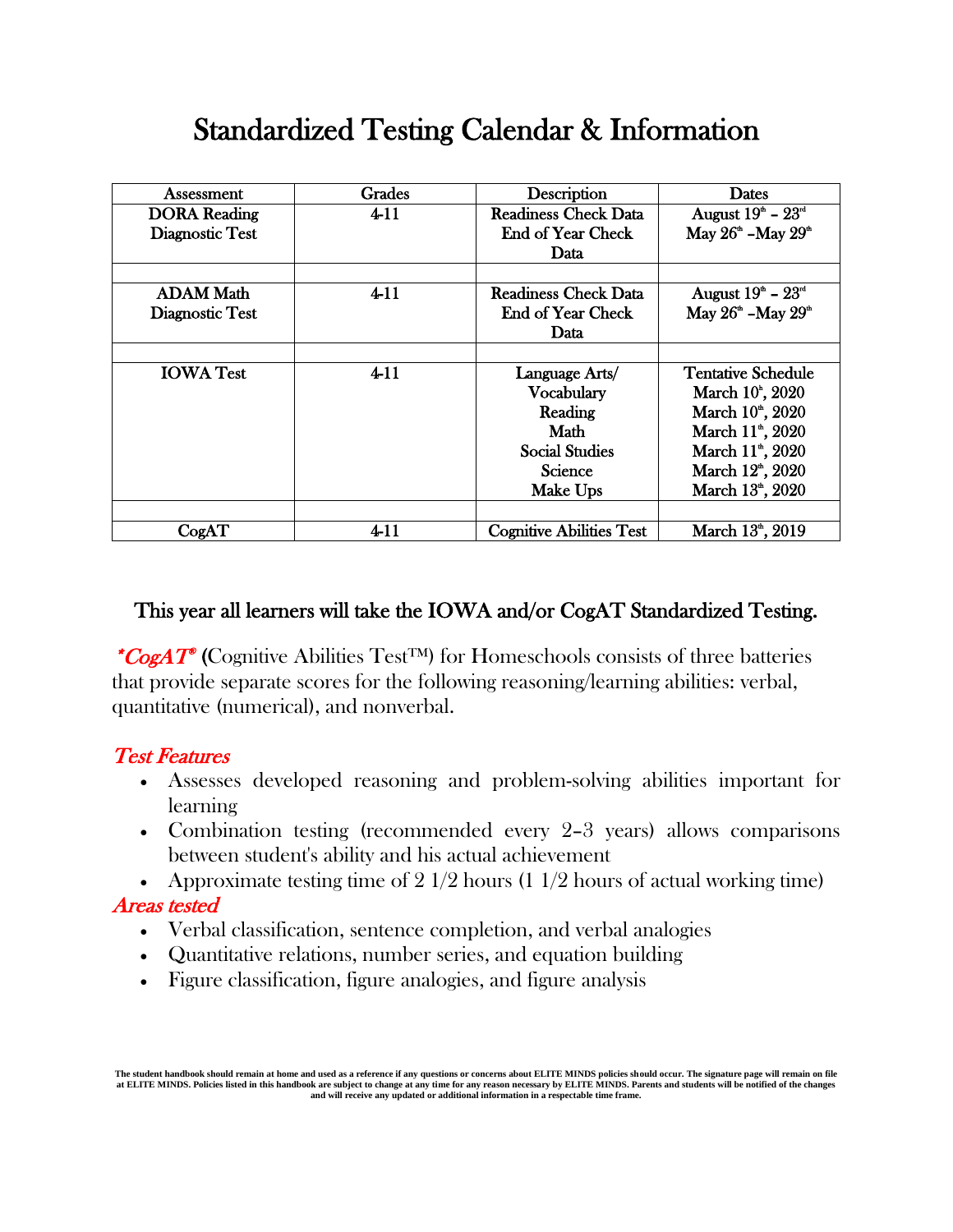#### The Iowa Tests ®

The Iowa Tests are nationally standardized tests and meet most state requirements. This assessment is available year-round, and either the complete battery or only certain parts of the test may be administered.

#### **Overview**

#### **Subtests**

- Word analysis
- Reading comprehension
- Vocabulary
- Mathematics
- Language
- Spelling
- Social studies/science
- Listening

#### Testing Times

K5–Grade 3 3–5 hours over 3 days

Grades 4–8 5.5 hours over 3 days

Grades 9–12 3.5 hours over 2 days

#### **Results**

- Norm-referenced scores: standard, grade equivalent, stanine, and percentile rank
- Graphed achievement percentiles
- Content cluster skills evaluations
- Skills performance ratings
- Score interpretation brochure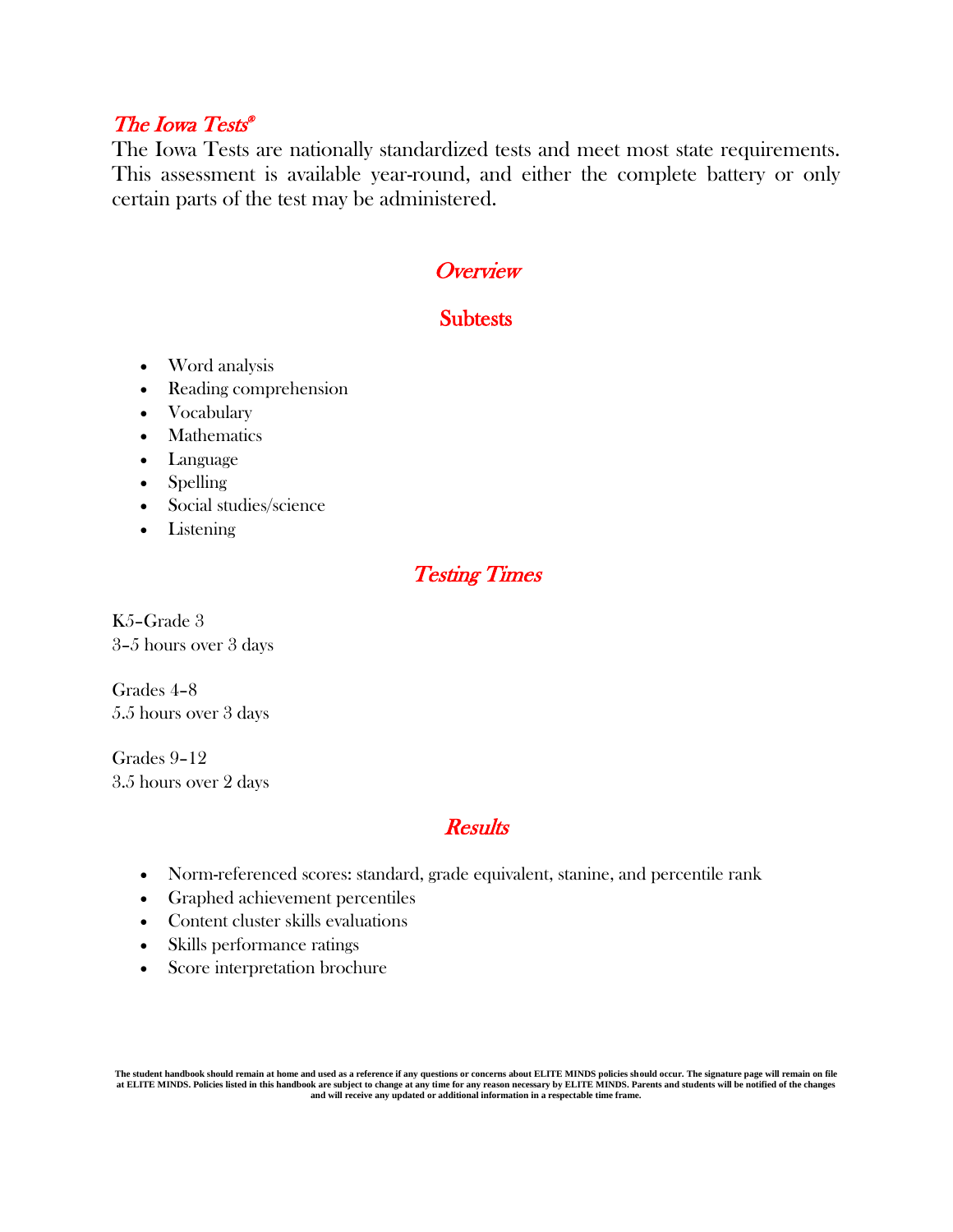#### **Attendance**

The school day is from Monday – Thursday **8:00 AM until 3:00 PM**. Students may begin arriving at **7:45 AM**. Pick-up time is between **3:00-3:15. Students picked up after 3:15 will receive a late fee charge on their next invoice.** 

#### **Half-Day Friday is 8:00 – 12:00 pm. Students picked up after 12:15 will receive a late fee charge on their next invoice.**

#### **Absences**

When possible, please call **912-509-0889 or 912-332-2595** to notify school of absences. A written note must be provided to verify an excuse for the absence. Any student that misses two or more days of school must have written plan of action before returning to school to complete make-up work. Parents must be involved in the make-up process.

Students with planned absences from school must make arrangements prior to being absent for completing assignments. For all planned absences, parents must ensure students complete assignments and stay on track with the class. Please speak with the staff regarding planned absences in advance to see if make-up time is available. We may or may not be able to provide make-up time or dates.

#### **Tardiness**

Students who are not present by **8:15** will be counted as tardy. Three tardies will constitute one absence. The parent or guardian must sign in any student arriving late. GCA students that are continually tardy (10 or more) in a 90-day period are at risk of being dropped from our program. We hope that parents understand the importance of promptness in a classroom setting.

#### **Early Dismissal**

Students leaving early for an appointment, etc., must provide a note stating this upon arrival. Parents/guardian must sign students out for early dismissal.

#### **Student Code of Conduct**

Students are required to treat our campus like their home. Damaging Elite Minds' property will result in a fee in which parents will be held responsible.

#### **ATTITUDE:**

Students are expected to maintain positive attitudes. Bad attitudes, dishonesty, complaining, rebelliousness, and insubordination are unacceptable. Students must show respect for the authority of administration, faculty, staff, and fellow students. **Student who consistently refusing to display acceptable behaviors can and will be subject to dismissal from the program if the behavior is irate and a danger to other students, teachers, and staff.** 

**The student handbook should remain at home and used as a reference if any questions or concerns about ELITE MINDS policies should occur. The signature page will remain on file at ELITE MINDS. Policies listed in this handbook are subject to change at any time for any reason necessary by ELITE MINDS. Parents and students will be notified of the changes and will receive any updated or additional information in a respectable time frame.**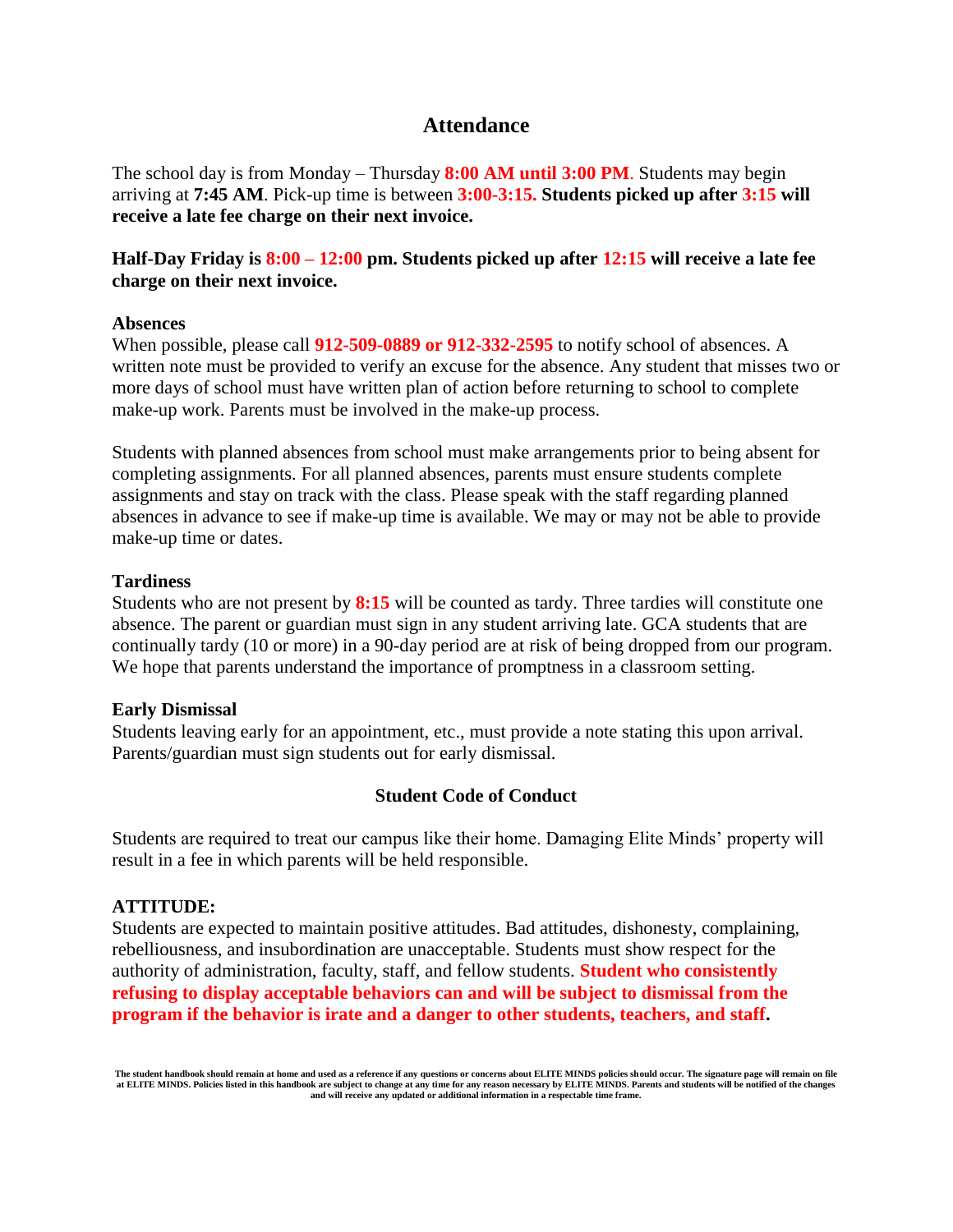#### **BODILY CONTACT:**

**Unnecessary bodily contact, whether playful or hostile, is not acceptable while at school.** Horseplay is not tolerated. Examples of horseplay would include: pushing, hitting, taunting, bullying, or any other act that could be deemed unsafe.

#### **CLASSROOM BEHAVIOR:**

Students are expected to follow the teacher's classroom rules and should always be respectful or his/her fellow students and teachers. Food, drink, and gum are not allowed in the classroom. Water is allowed at the discretion of the teacher. A teacher has the authority to maintain his/her classroom, discipline students, and refer a student to the Administrator in order to maintain an atmosphere of learning in the classroom. A teacher has the authority to remove a student from the class who repeatedly or substantially interferes with the teacher's ability to communicate effectively with the student's in the class, or any other action that impedes the ability of the student's classmates to learn.

#### **CONFLICT RESOLUTION:**

If a student and/or parent has a concern regarding a specific teacher or administrator, communication must first be established with that teach or administrator. If a parent has a concern with another student at the school, it is essential that the comments be directed to a teacher or administrator. **Elite Minds'** staff will follow the necessary steps to resolve the conflict. Under no circumstances should a parent talk to someone else's student about a problem at the center.

#### **DISCIPLINE:**

Each classroom teacher will have his/her own classroom discipline plan. Classroom teachers will inform parent(s)/guardians of their specific discipline plan and the consequences which will follow for a student who disregards these plans. A Student Discipline Report form will be completed on any student who chooses to disregard the student conduct code. Students must take the form home to obtain a signature from his/her parent(s)/guardians(s) and returned to the school on the next available school day.

#### **SERIOUS DISCIPLINE ISSUES:**

Serious discipline issues will result in **suspension or expulsion.** Parents will be contacted the event of any serious disciplinary issue**. Students with repeated serious discipline issues must have parents attend all field trips/fun days with him or her.** Additionally, students that have a behavior contract and do not adhere to the contract or the modification plan the teacher has developed will not be allowed to attend field trips. Field trips/fun days are considered an incentive and students that cannot behave in house will not be given the privilege to participate in outside fieldtrips. Field trip/fun day participation is earned and is designed for learners that can manage themselves. The following offenses are considered serious enough to warrant immediate disciplinary action: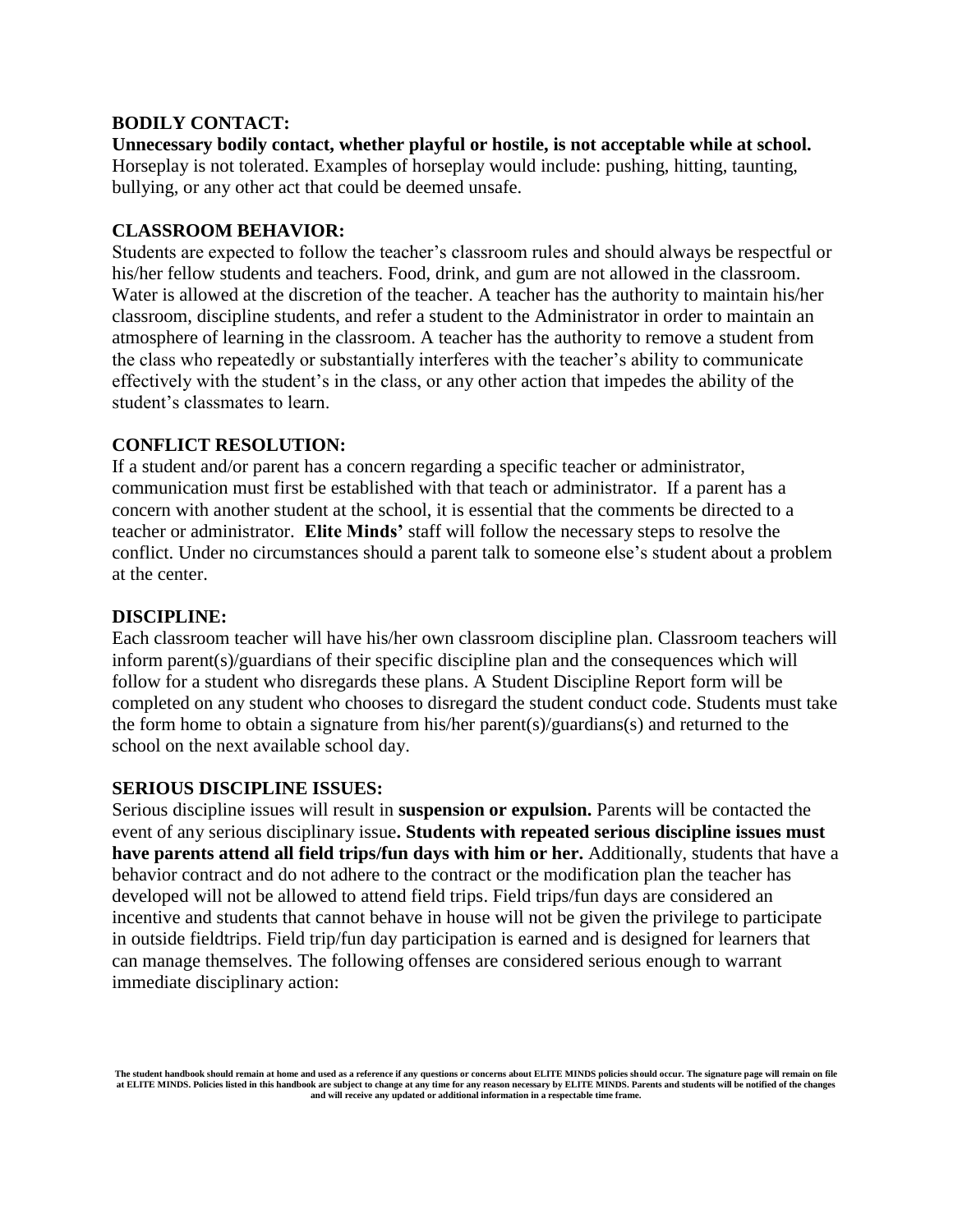- 1.) Defiance or insubordination to a staff member, volunteer, or parent to include hitting, talking-back, and yelling at the teachers or staff and lying about happenings concerning the teacher. Ex. A student claiming she was hit, pulled, scratched, etc. by the teacher.
- 2.) Leaving the school without permission.
- 3.) Dishonesty or honor violation: lying, cheating, and stealing.
- 4.) Fighting
- 5.) Profanity or bullying
- 6.) Willful or careless destruction of school property.
- 7.) Dangerous horseplay
- 8.) Grabbing at the teacher or attempting to discipline the teacher in any manner.
- 9.) **Guns, knives, matches, lighters, or anything that could be considered as a weapon by faculty.**

#### **BEHAVIOR CONTRACTS:**

A behavior contract will be derived for all learners that continuously demonstrate unwarranted behaviors. Unwarranted behaviors are classified as the following: back talking, fighting, cursing, yelling, bullying, refusing to work, horse-playing, back-talking, fussing with the teacher, attempting to fight the teacher, grabbing from the teacher, refusing to follow directions, and choosing to be oppositional defiant. These behaviors are those that are classified above and/or any unwanted behaviors that have been addressed and documented by the teacher on numerous occasions with the learner's parent(s).

**Please note, once a behavior contract has been established, the learner will be subject to removal (suspension/expulsion) if the behavior(s) is not curtailed. All learners are subject to the same behavior expectations whether they have an IEP or not. It is the desire of Elite Minds to maintain a positive learning environment for ALL learners. Learners that insist on disrupting the learning environment will be removed from the program.** 

#### **DRESS CODE:**

- Any wording on clothing should be appropriate
- Shirts must be long enough to cover the skin of the torso at all times.
- Necklines must reflect modesty and good taste; Spaghetti strap tops are not permitted.
- Skirts should be in modest length, even with leggings.
- Pajamas/slippers should not be worn to school (except for PJ Day).
- Students should wear athletic wear and tennis shoes on physical activity days. We will let student know a day in advance of physical activity days.

#### **LUNCH AND BREAKS**

Lunches are to be brought from home. A microwave is provided for student use. Students must bring all needed drinks, utensils, and condiments from home. Any food that needs to be cooked in the microwave must be sent ready in a microwaveable container. All students are

**REQUIRED** to bring a lunch or a snack (equivalent to lunch) each day. Any student not eating for a period of 8 hours has difficulty focusing and can become sluggish. We also don't want any student feeling uncomfortable during lunch hour. **Parents are welcome to bring in a lunch at** 

**The student handbook should remain at home and used as a reference if any questions or concerns about ELITE MINDS policies should occur. The signature page will remain on file**  at ELITE MINDS. Policies listed in this handbook are subject to change at any time for any reason necessary by ELITE MINDS. Parents and students will be notified of the changes<br>and will receive any updated or additional in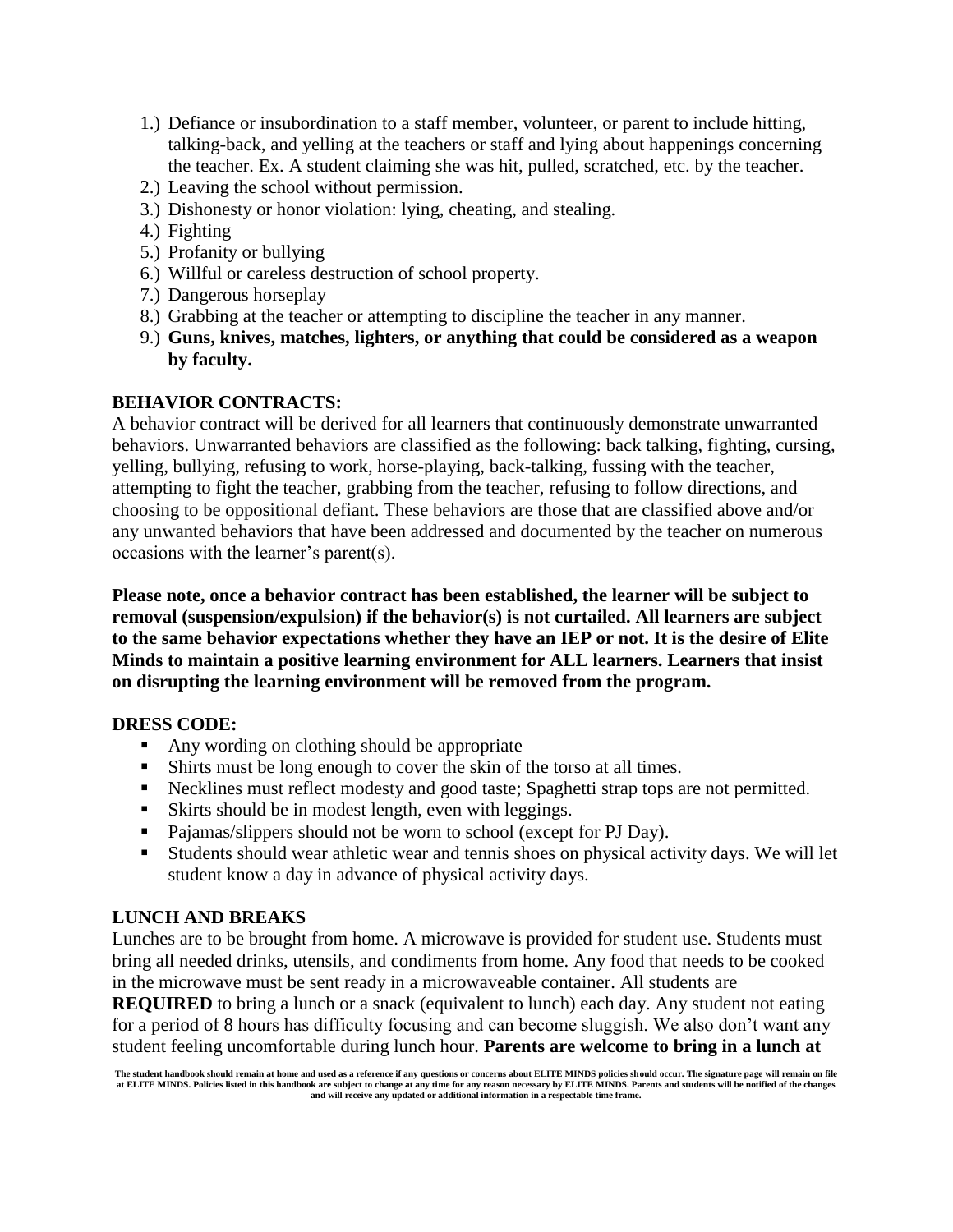**any time if a student forgets his or her lunch. Any student without lunch will be served a light snack by our staff if it's available.** This meal will be billed to parents at the end of the week. We will order complimentary lunch for students periodically. Notice will be given in advance.

#### **BREAKFAST AND LUNCH**

Please make sure that your child has had a good and healthy breakfast before coming to the center. Please no pancakes on school days  $\circledcirc$  (NO SUGAR)

Lunches: We ask that you please pack a lunch for your child that is healthy. Some examples are: white milk, fruits, vegetables, and sandwiches.

Again, please **NO SUGAR**. For example: Oreo cookies, juices, chocolate milk. These items do not help in keeping your children ready to learn. The sugar actual has one or two effects on them. The first of them being, that they are very hyper and cant' focus the rest the day. Or they get very sleepy and fall asleep.

We want the best in helping your child get the education that they deserve in the time that we have. We do need your help in this.

#### **PERSONAL ITEMS**

Unless granted permission ahead of time, students must refrain from brining to school **all audio devices, electronic games, cameras and other such digital devices.** All cell phones must be turned off and put away during school hours. Any emergency calls can be made from the administrator's office or personal cell. Phones may be allowed on extracurricular field trips for the sole and singular purpose of allowing the student to notify a parent or guardian of any Emergency or to inform them of arrival times and places. Failure to comply with these regulations will lead to confiscation of phone(s).

#### **Report Cards/Progress Reports**

Teacher/Administrator will schedule conferences with parents every 9 weeks. If parents want to meet sooner, please contact our office for an appointment. In addition, teachers may request a conference to discuss specific concerns. Please refer to the tentative schedule to determine report card and progress reports dates

#### **Homework/Tests**

Homework is assigned at the teacher's discretion. Homework may be given and/or due any day of the week. Each teacher will enforce certain consequences upon failure to complete homework assigned. A continual failure to turn in homework could lead to failure of a class. In some classes, homework is part of the daily grades. Students and parents will be notified far in advance should this be necessary. Students with planned absences form school must make arrangements for completing assignments prior to leaving. Students with unplanned absences must follow-up with the teacher as soon as possible to ensure that all assignments are made up appropriately. We do request parent's full cooperation in seeing that the assignments are completed. Repeated delinquent homework can result in student being removed from our program.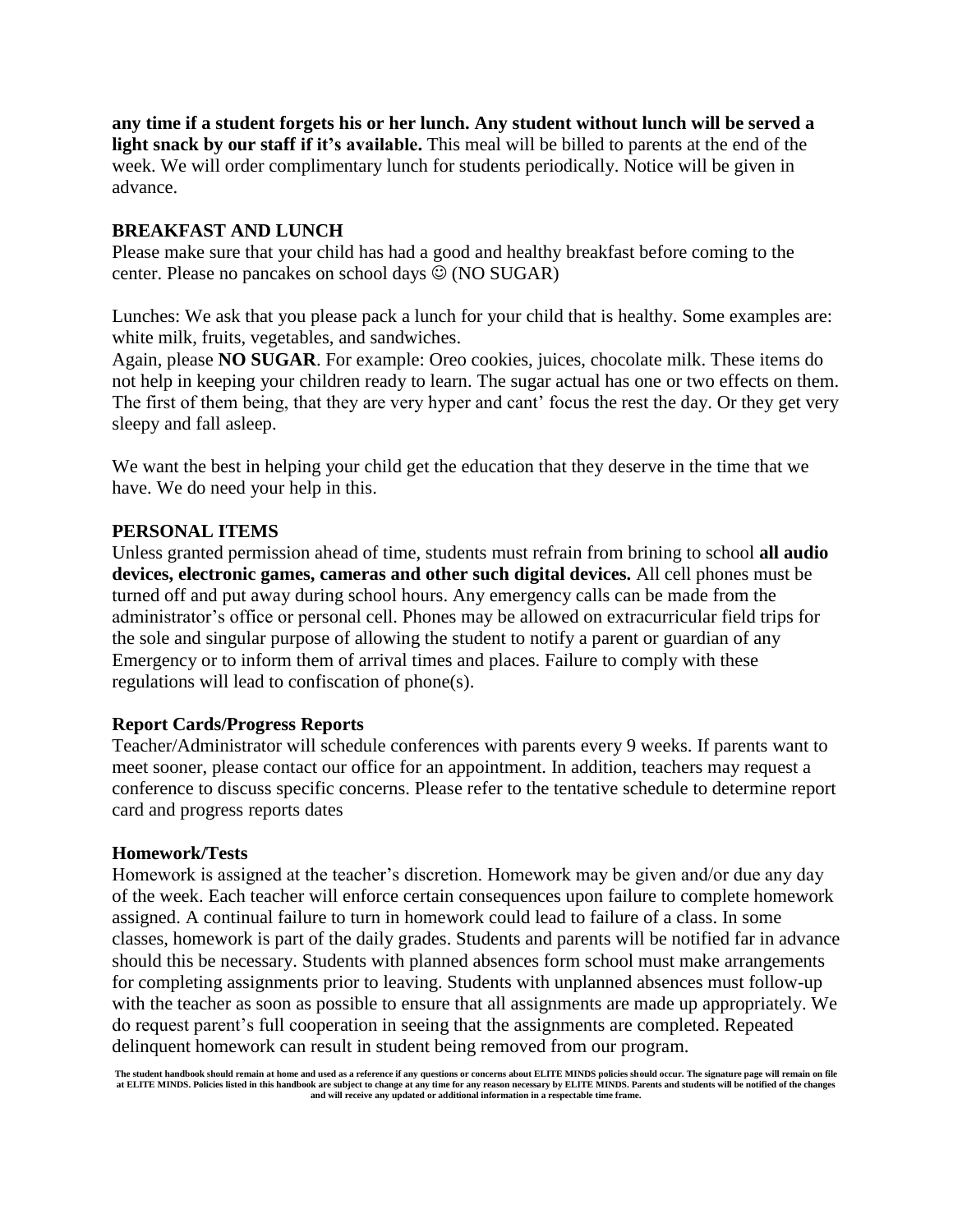#### **CLASSROOM MATERIALS:**

All students are required to keep up with their own books and materials. It is preferred that each student has access to a computer. Elite Minds has a limited amount of computers for students to use during the school; however, a signed form stating that parents are responsible for any damages must be on file. Although Elite Minds prefers that students do not allow others to use their device(s), students are responsible for whom they allow to access their computers. Students from the family can share a computer. This prevents computers from being damaged.

#### **FIELD TRIPS/ACTIVITIES:**

We will take several trips to enhance instruction during the school day. Parent/guardian will be notified in advance. A Medical Release Form and authorization form must be on file prior to leaving on each trip. Personal vehicles and rental vans are the primary mode of transportation. Students who are not permitted by parent to attend trip(s) must stay home. This will be considered an excused absence. Unfortunately, we do not have enough staff to attend trips while some remain at the center.

Parents chosen to drive on a trip must provide the following information:

- 1.) A copy of driver's license (parent must have a good driving record)
- 2.) A copy of insurance card
- 3.) Parent acknowledgement that their insurance is the primary insurance for their vehicle.

#### **EMERGENCIES**

#### **School Closings Due to Severe Weather**

In the event of severe, information will be provided via text messaging and Facebook. We will follow standard severe weather closings for our area.

#### **Student Illness/Accident**

Should a student become ill at school, a parent/guardian will be contacted immediately. All students must be free of fever, vomiting and/or diarrhea for 24 hours before returning to school. Sick students are not permitted to attend school. Students with any type of infectious illness or condition, such as childhood communicable disease, infections of the skin, pink eye, or head lice, must receive proper treatment from a physician before returning to class. Please notify the school in the event of these illnesses, so that we may take appropriate measures. In some cases, a doctor's permission will be necessary to return to classes.

#### **MEDICATIONS:**

Elite Minds does not dispense prescription medication to students. If a student requires frequent use of over the counter medication, parent may provide Elite Minds with medicine, instructions for use, written consent to administer.

**The student handbook should remain at home and used as a reference if any questions or concerns about ELITE MINDS policies should occur. The signature page will remain on file at ELITE MINDS. Policies listed in this handbook are subject to change at any time for any reason necessary by ELITE MINDS. Parents and students will be notified of the changes and will receive any updated or additional information in a respectable time frame.**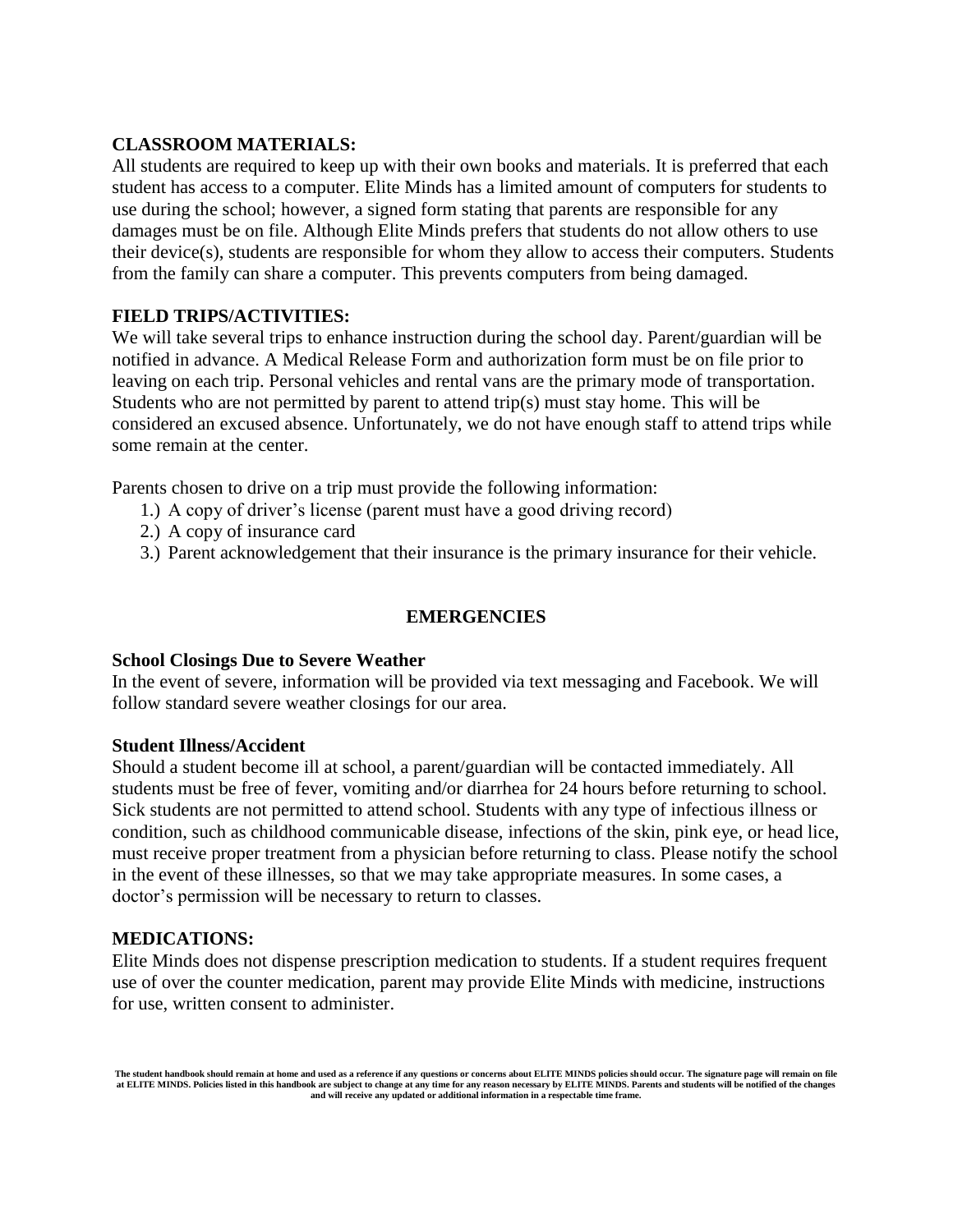#### **EMERGENCY DRILLS:**

Fire, tornado drills, and evacuations are held regularly according to state and local regulations to prepare students for an emergency situation.

#### **Arrival and Dismissal Procedures**

#### **ARRIVAL:**

Students will be admitted to the building beginning at 7:45 AM. Parents must sign students in at the front desk. Classes begin promptly at 8:00 AM. Please refer to tardy policy for additional information regarding arrival time.

#### **DISMISSAL:**

Parents must sign students out daily. If someone other than parent/guardian is picking a student up, Elite Minds must have written approval and the individual will be asked to show picture ID for verification. The latest possible pickup time is 3:00 pm. Please contact the school in advance if your student will not be picked up by 3:00 pm. **There is an additional fee of \$5 per 15 minutes late if student is still at school after 3:15. Please note because Fridays are halfdays, there will be a \$5 per 15 minutes' late fee for all learners picked up after 12:05. Thanks**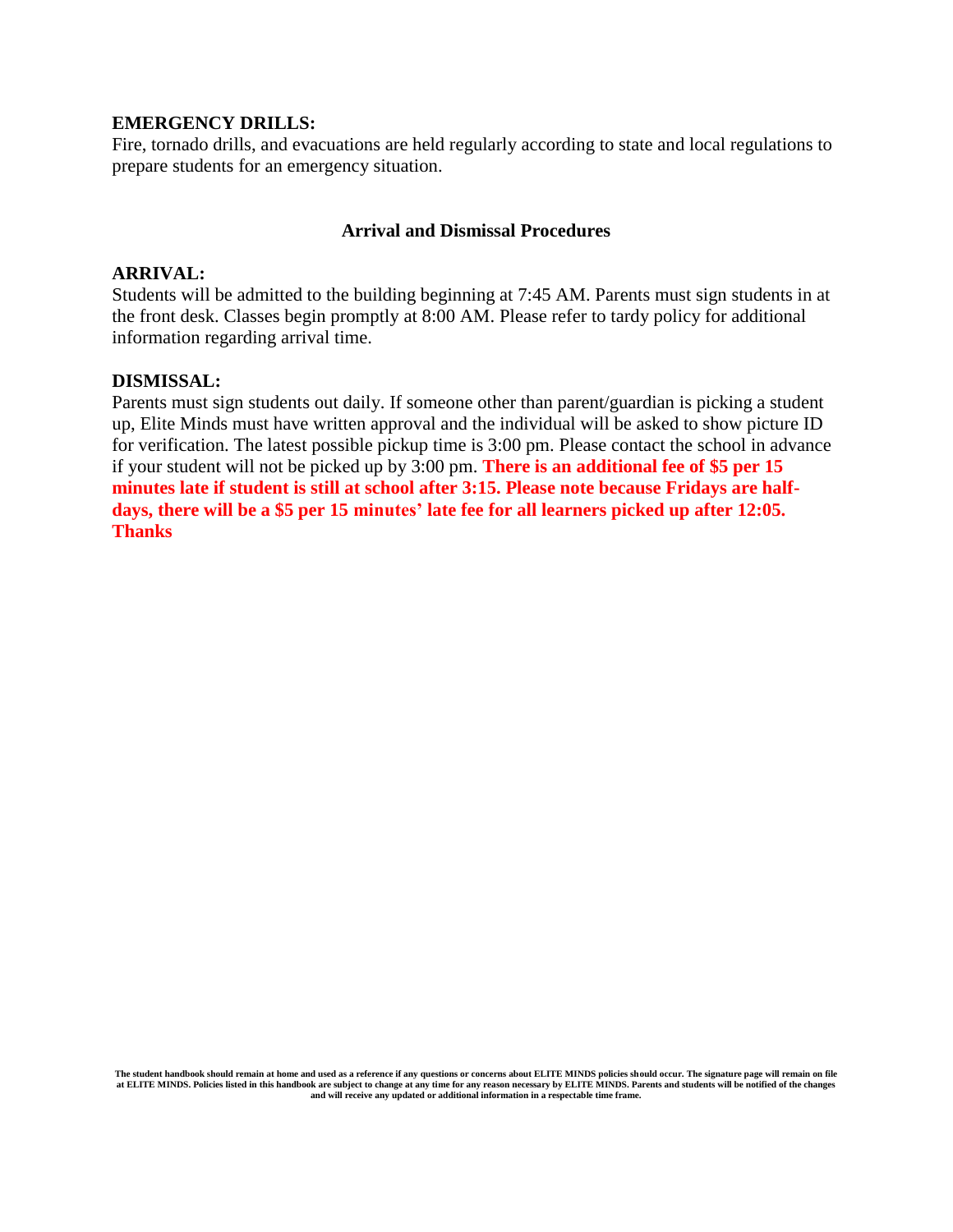

# **Elite Minds Handbook Verification**

**Hi parents, I have provided you a hard copy of this year's Elite Minds Handbook. You can too find the handbook on my website at** 

**[www.elitemindslearningcenter.com.](http://www.elitemindslearningcenter.com/) The handbook provides information of the procedures and expectations at Elite Minds.** 

**Please review the handbook with your learner and have you and your leaner return this signature page by Friday August26, 2019indicating you have done so.** 

**If you have any questions or concerns, please do not hesitate to give me a call at 912-332- 2595 or 912-509-0889. Thanks** 

**X\_\_\_\_\_\_\_\_\_\_\_\_\_\_\_\_\_\_\_\_\_\_\_\_\_\_\_\_\_\_\_\_\_\_\_**

**Parent's Signature**

**X\_\_\_\_\_\_\_\_\_\_\_\_\_\_\_\_\_\_\_\_\_\_\_\_\_\_\_\_\_\_\_\_\_\_\_**

**Student's Signature**

**X\_\_\_\_\_\_\_\_\_\_\_\_\_\_\_\_\_\_\_\_\_\_\_\_\_\_\_\_\_\_\_\_\_\_\_**

**Date**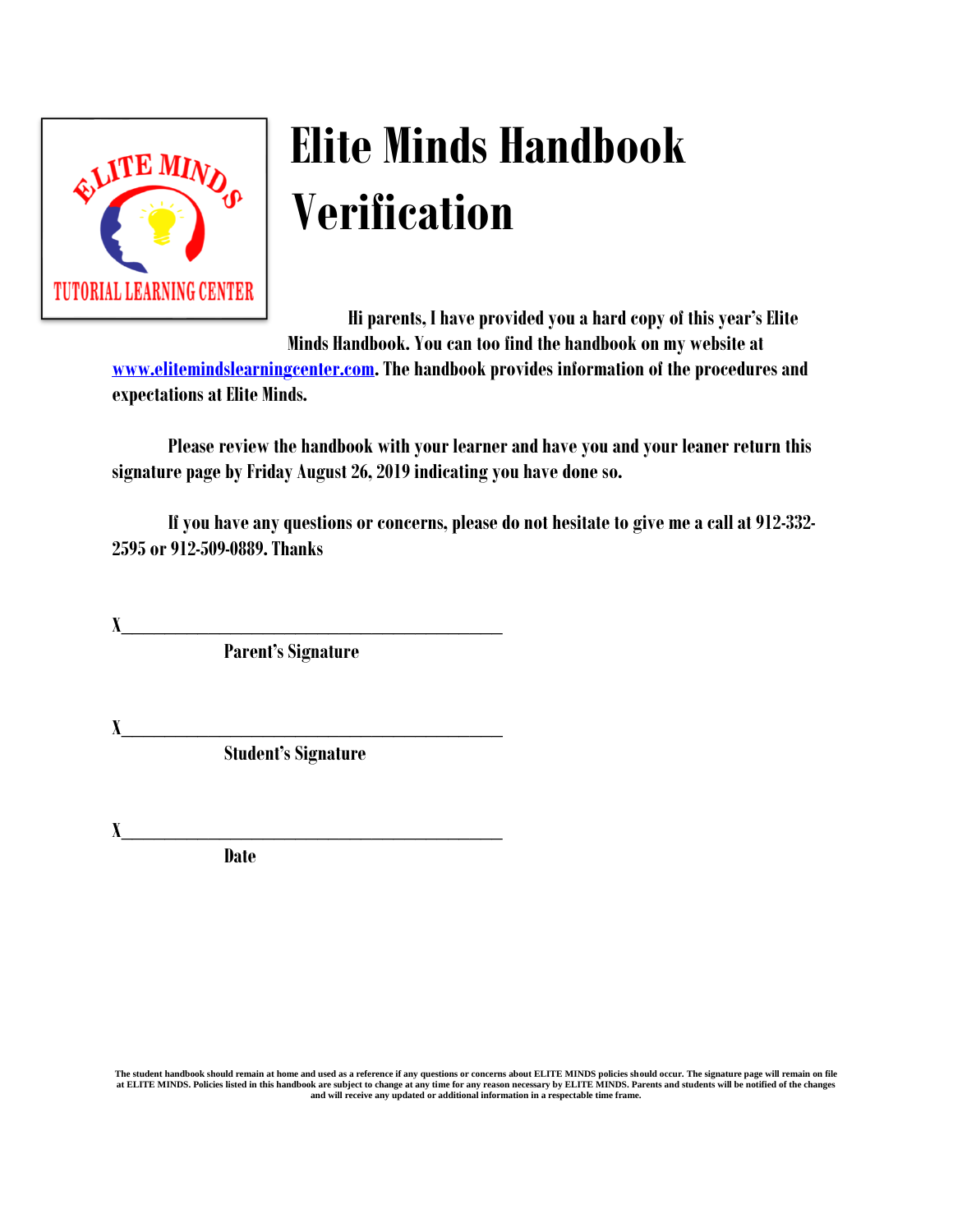|                                                                                                                                                                                                                               |  |                                 | Student's Name                                                                                                                 |
|-------------------------------------------------------------------------------------------------------------------------------------------------------------------------------------------------------------------------------|--|---------------------------------|--------------------------------------------------------------------------------------------------------------------------------|
| <b>QUITE MIN</b>                                                                                                                                                                                                              |  |                                 | Sex: M F Age: Grade: D.O.B. $(\_/\_/\_\_)$<br>Is student enrolled in a K12 school? ________ Homeschooled? ____________________ |
|                                                                                                                                                                                                                               |  |                                 |                                                                                                                                |
| TUTORIAL LEARNING CENTER                                                                                                                                                                                                      |  | Registration Fee Paid on ______ |                                                                                                                                |
|                                                                                                                                                                                                                               |  | <b>GENERAL INFORMATION</b>      |                                                                                                                                |
|                                                                                                                                                                                                                               |  |                                 |                                                                                                                                |
|                                                                                                                                                                                                                               |  |                                 |                                                                                                                                |
|                                                                                                                                                                                                                               |  |                                 |                                                                                                                                |
|                                                                                                                                                                                                                               |  |                                 |                                                                                                                                |
|                                                                                                                                                                                                                               |  |                                 |                                                                                                                                |
|                                                                                                                                                                                                                               |  |                                 |                                                                                                                                |
|                                                                                                                                                                                                                               |  |                                 |                                                                                                                                |
|                                                                                                                                                                                                                               |  |                                 |                                                                                                                                |
| Mother's Name: Notice and the contract of the contract of the contract of the contract of the contract of the contract of the contract of the contract of the contract of the contract of the contract of the contract of the |  |                                 |                                                                                                                                |
|                                                                                                                                                                                                                               |  |                                 | Address/Phone (if different from student)                                                                                      |
|                                                                                                                                                                                                                               |  |                                 |                                                                                                                                |
|                                                                                                                                                                                                                               |  |                                 |                                                                                                                                |
|                                                                                                                                                                                                                               |  |                                 |                                                                                                                                |
| Legal Guardian(s): () Both Parents () Mother () Father () Other _________________                                                                                                                                             |  |                                 |                                                                                                                                |

#### **EMERGENCY CONTACT INFORMATION**

The student may be released to the person(s) singing this agreement or to the following: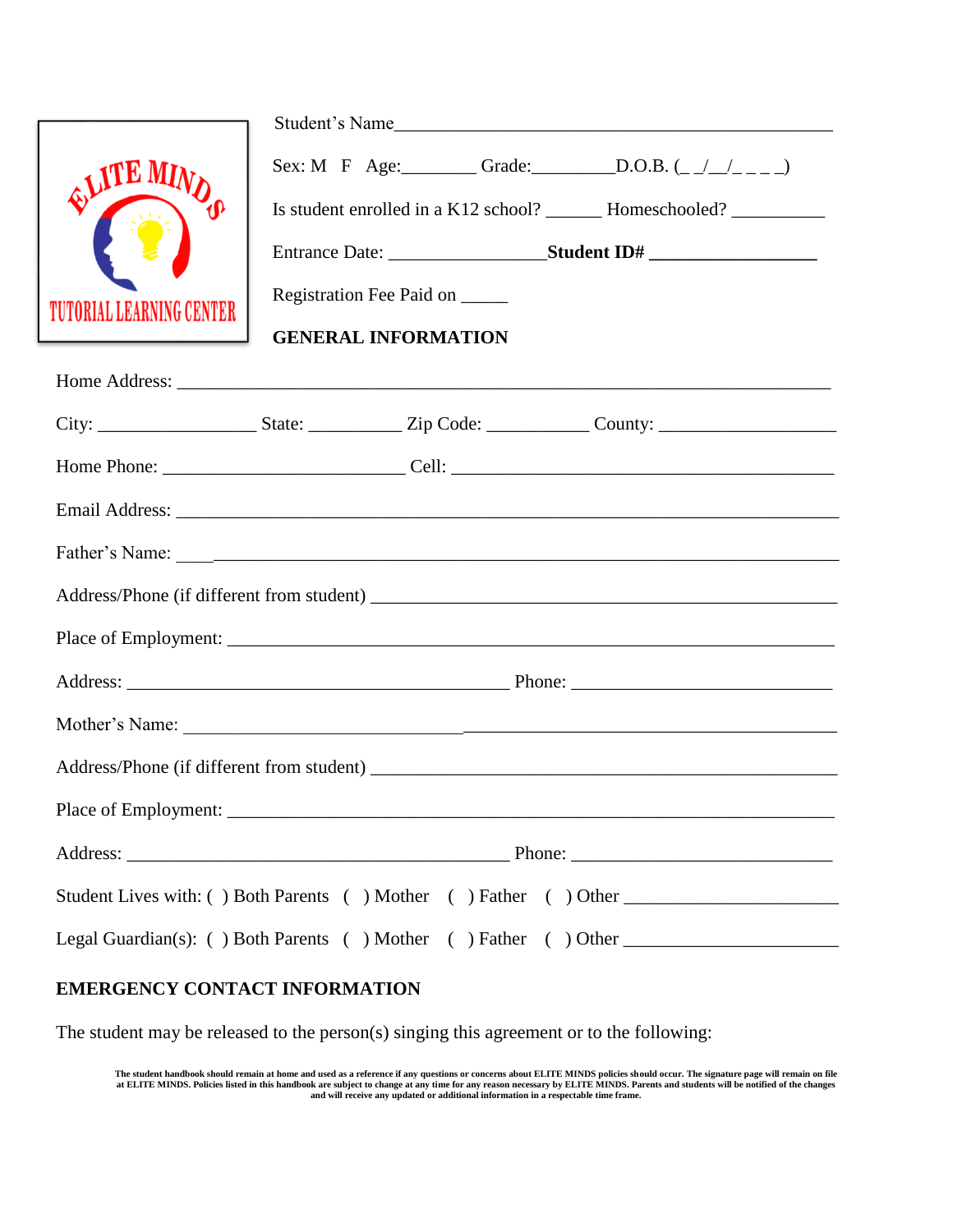| <b>Name</b> | <b>Phone Number</b> | <b>Relationship to Student</b> |
|-------------|---------------------|--------------------------------|
|             |                     |                                |
|             |                     |                                |
|             |                     |                                |
|             |                     |                                |
|             |                     |                                |

Persons to contact in case of emergency when parents cannot be reached:

| <b>Name</b> | <b>Phone Number</b> | <b>Relationship to Student</b> |
|-------------|---------------------|--------------------------------|
|             |                     |                                |
|             |                     |                                |

#### **HEALTH INFORMATION**

Student's Primary Physician: \_\_\_\_\_\_\_\_\_\_\_\_\_\_\_\_\_\_\_\_\_\_\_\_\_\_\_\_\_\_\_\_\_\_\_\_\_\_\_\_\_\_\_\_\_\_\_\_\_\_\_\_\_\_\_\_\_\_\_\_

Address: \_\_\_\_\_\_\_\_\_\_\_\_\_\_\_\_\_\_\_\_\_\_\_\_\_\_\_\_\_\_\_\_\_\_ Phone: \_\_\_\_\_\_\_\_\_\_\_\_\_\_\_\_\_\_\_\_\_\_\_\_\_\_\_\_\_\_\_\_\_\_\_

\_\_\_\_\_\_\_\_\_\_\_\_\_\_\_\_\_\_\_\_\_\_\_\_\_\_\_\_\_\_\_\_\_\_\_\_\_\_\_\_\_\_\_\_\_\_\_\_\_\_\_\_\_\_\_\_\_\_\_\_\_\_\_\_\_\_\_\_\_\_\_\_\_\_\_\_\_\_\_\_\_\_\_\_

Please list any current health concerns that Elite Minds should be aware of: \_\_\_\_\_\_\_\_\_\_\_\_\_\_\_\_\_\_\_\_\_\_\_\_\_\_\_\_\_\_\_\_\_

Please list any long-term or continuous prescription medications that your child is taking:

\_\_\_\_\_\_\_\_\_\_\_\_\_\_\_\_\_\_\_\_\_\_\_\_\_\_\_\_\_\_\_\_\_\_\_\_\_\_\_\_\_\_\_\_\_\_\_\_\_\_\_\_\_\_\_\_\_\_\_\_\_\_\_\_\_\_\_\_\_\_\_

#### **Please list any additional information regarding pre-existing illness, allergies, or other health concerns:**

\_\_\_\_\_\_\_\_\_\_\_\_\_\_\_\_\_\_\_\_\_\_\_\_\_\_\_\_\_\_\_\_\_\_\_\_\_\_\_\_\_\_\_\_\_\_\_\_\_\_\_\_\_\_\_\_\_\_\_\_\_\_\_\_\_\_\_\_\_\_\_\_\_\_\_\_\_\_\_\_\_\_\_\_

\_\_\_\_\_\_\_\_\_\_\_\_\_\_\_\_\_\_\_\_\_\_\_\_\_\_\_\_\_\_\_\_\_\_\_\_\_\_\_\_\_\_\_\_\_\_\_\_\_\_\_\_\_\_\_\_\_\_\_\_\_\_\_\_\_\_\_\_\_\_\_\_\_\_\_\_\_\_\_\_\_\_\_\_

Does your child have extreme allergies that require an Epi-Pen\_\_\_\_\_\_\_\_\_\_\_\_\_\_\_\_\_\_?

If so, please provide an Epi-Pen for the school in case of an emergency. I have been trained to use the pen. If you do not wish to provide an Epi-Pen, please sign the attached waiver, which relieves Elite Minds for any liability.

| Signature (Parent/Guardian): |  |  |
|------------------------------|--|--|
|                              |  |  |

Name (Please Print): \_\_\_\_\_\_\_\_\_\_\_\_\_\_\_\_\_\_\_\_\_\_\_\_\_\_\_\_\_\_\_\_\_\_\_\_\_\_\_\_\_\_\_\_\_\_\_\_\_\_\_\_\_\_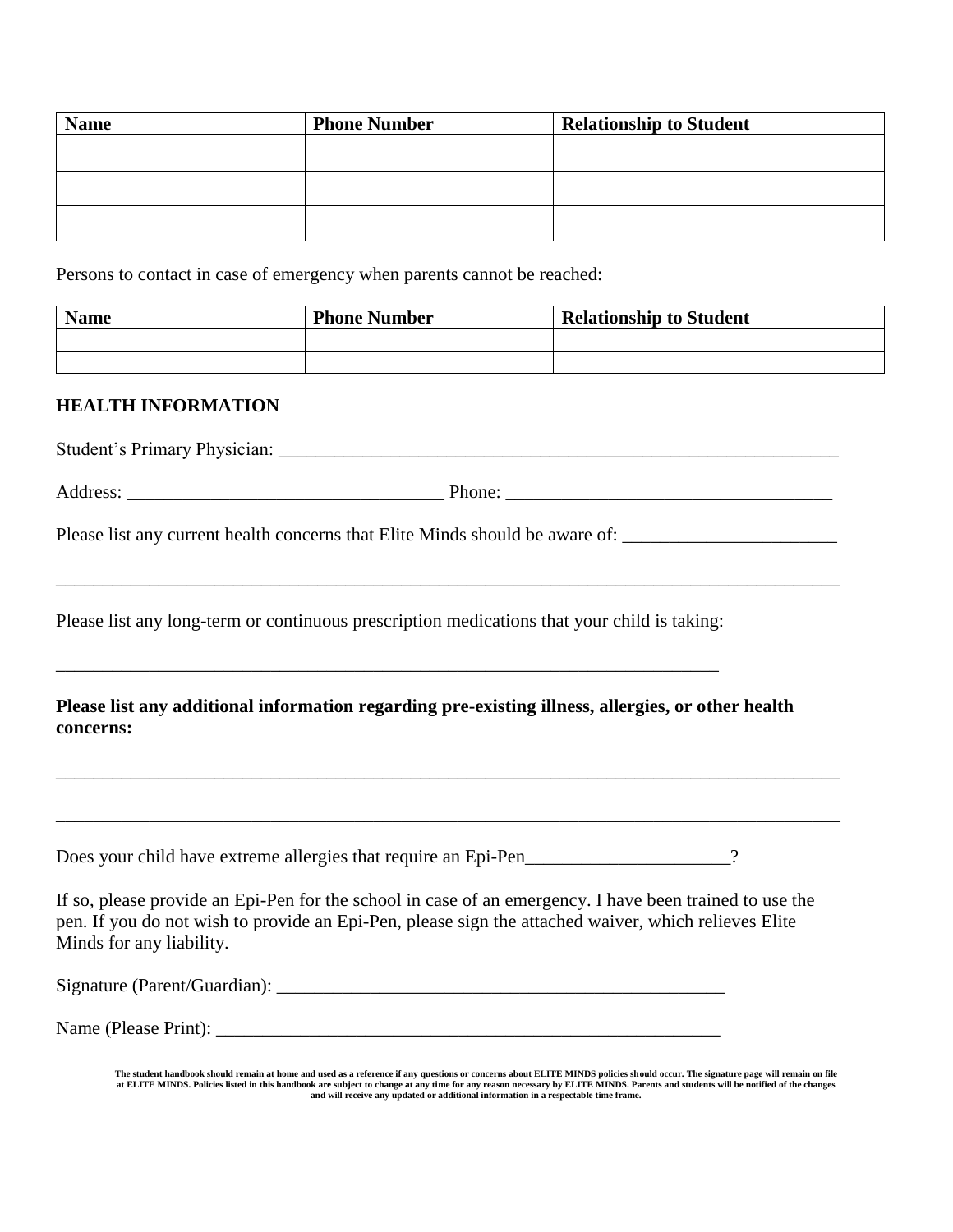

Date: \_\_\_\_\_\_\_\_\_\_\_\_\_\_\_\_\_\_\_\_\_\_\_\_\_\_\_\_\_

## **Parent Survey**

Elite Minds staff wants to be able to provide as much educational support necessary to assist your student in academic success. The following survey will provide us with useful information to make certain that we have tools to individual instruction for your student.

| Relationship<br>the control of the control of the control of the control of the control of the control of<br>Please list all the <b>children</b> in the family, along with their ages, grade, and gender.<br>Grade Gender<br>Age |                                                            |
|----------------------------------------------------------------------------------------------------------------------------------------------------------------------------------------------------------------------------------|------------------------------------------------------------|
|                                                                                                                                                                                                                                  |                                                            |
|                                                                                                                                                                                                                                  |                                                            |
|                                                                                                                                                                                                                                  |                                                            |
|                                                                                                                                                                                                                                  |                                                            |
|                                                                                                                                                                                                                                  |                                                            |
| What are your student's strengths and weakness? _________________________________                                                                                                                                                |                                                            |
|                                                                                                                                                                                                                                  | What is your student's favorite subject in school and why? |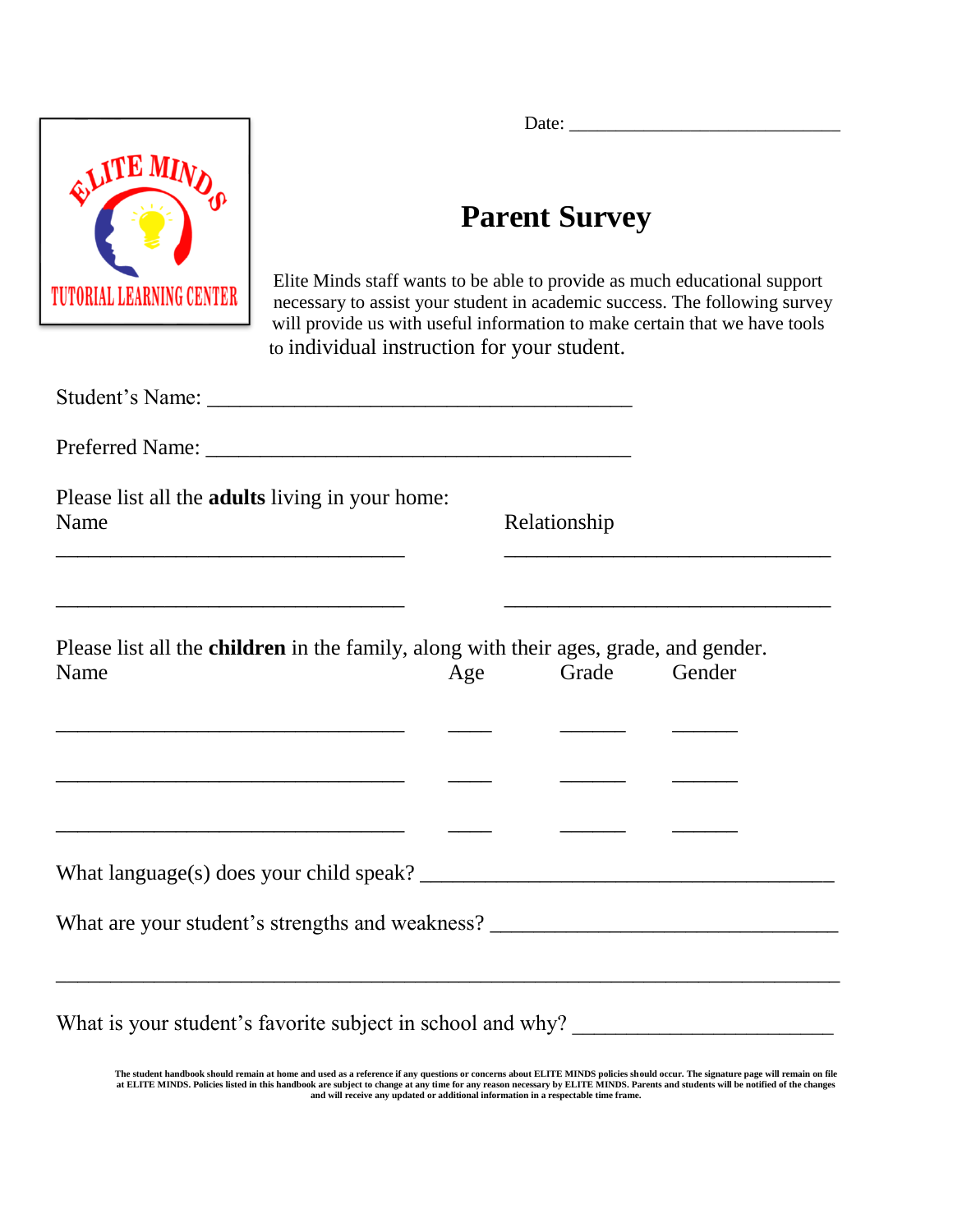What is your student's least favorite subject in school and why?

 $\overline{\phantom{a}}$  , and the contribution of the contribution of the contribution of the contribution of the contribution of  $\overline{\phantom{a}}$ 

 $\overline{\phantom{a}}$  , and the contribution of the contribution of the contribution of the contribution of the contribution of  $\overline{\phantom{a}}$ 

 $\overline{\phantom{a}}$  , and the contribution of the contribution of the contribution of the contribution of the contribution of  $\overline{\phantom{a}}$ 

\_\_\_\_\_\_\_\_\_\_\_\_\_\_\_\_\_\_\_\_\_\_\_\_\_\_\_\_\_\_\_\_\_\_\_\_\_\_\_\_\_\_\_\_\_\_\_\_\_\_\_\_\_\_\_\_\_\_\_\_\_\_\_\_\_\_\_\_\_\_\_\_

 $\overline{a_1}$  ,  $\overline{a_2}$  ,  $\overline{a_3}$  ,  $\overline{a_4}$  ,  $\overline{a_5}$  ,  $\overline{a_6}$  ,  $\overline{a_7}$  ,  $\overline{a_8}$  ,  $\overline{a_9}$  ,  $\overline{a_9}$  ,  $\overline{a_9}$  ,  $\overline{a_9}$  ,  $\overline{a_9}$  ,  $\overline{a_9}$  ,  $\overline{a_9}$  ,  $\overline{a_9}$  ,  $\overline{a_9}$  ,

What are your student's interests and after-school activities? \_\_\_\_\_\_\_\_\_\_\_\_\_\_\_\_\_\_

Describe your Student's feelings/attitude toward school. \_\_\_\_\_\_\_\_\_\_\_\_\_\_\_\_\_\_\_\_\_\_\_

How does your student get along with other children? \_\_\_\_\_\_\_\_\_\_\_\_\_\_\_\_\_\_\_\_\_\_\_\_\_\_\_

Please describe any recent family events or changes (death, divorce, marriage, new  $sibling, moving):$ 

Is there anything else that you think your student would like for you to share about him or her? \_\_\_\_\_\_\_\_\_\_\_\_\_\_\_\_\_\_\_\_\_\_\_\_\_\_\_\_\_\_\_\_\_\_\_\_\_\_\_\_\_\_\_\_\_\_\_\_\_\_\_\_\_\_\_\_\_\_\_\_\_\_\_\_\_\_\_\_

 $\overline{\phantom{a}}$  , and the contribution of the contribution of the contribution of the contribution of the contribution of  $\overline{\phantom{a}}$ 

\_\_\_\_\_\_\_\_\_\_\_\_\_\_\_\_\_\_\_\_\_\_\_\_\_\_\_\_\_\_\_\_\_\_\_\_\_\_\_\_\_\_\_\_\_\_\_\_\_\_\_\_\_\_\_\_\_\_\_\_\_\_\_\_\_\_\_\_\_\_\_

Please provide any additionally information that you believe will be beneficial to Elite Minds:

\_\_\_\_\_\_\_\_\_\_\_\_\_\_\_\_\_\_\_\_\_\_\_\_\_\_\_\_\_\_\_\_\_\_\_\_\_\_\_\_\_\_\_\_\_\_\_\_\_\_\_\_\_\_\_\_\_\_\_\_\_\_\_\_\_\_\_\_\_\_\_

\_\_\_\_\_\_\_\_\_\_\_\_\_\_\_\_\_\_\_\_\_\_\_\_\_\_\_\_\_\_\_\_\_\_\_\_\_\_\_\_\_\_\_\_\_\_\_\_\_\_\_\_\_\_\_\_\_\_\_\_\_\_\_\_\_\_\_\_\_\_\_

These questions were answered by **Example 2018** Date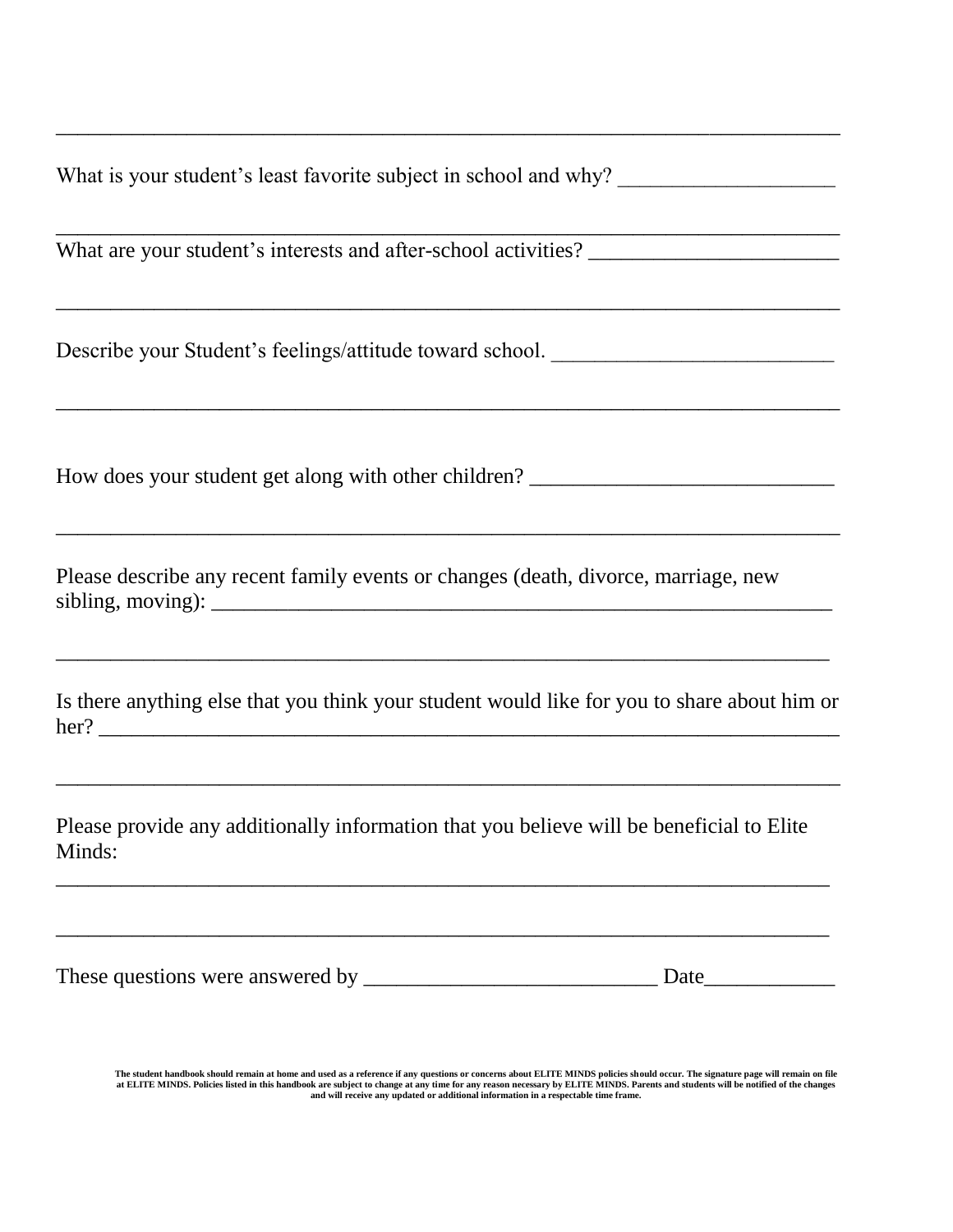

#### **ANNUAL FIELD TRIP & ACTIVITY PERMISSION FORM**

Student's Name\_\_\_\_\_\_\_\_\_\_\_\_\_\_\_\_\_\_\_\_\_\_\_\_\_\_\_\_\_\_\_\_\_\_\_\_\_\_\_\_\_\_\_\_\_\_\_ Sex: M F Age: Grade:  $\underline{\qquad \qquad}$  D.O.B. ( $\angle$  / \_ \_ \_)

Entrance Date **Student ID#** 

I hereby grant permission for my child to take part in educational field trips, including physical education. I understand that prior notice will be made before each trip by memo or note from Elite Minds Tutorial Learning Center (EMT).

I understand that my child will be chaperoned by a responsible adult at all times while away from the learning center and that the adult will take all necessary precautions to protect my child form harm and injury. I further understand that my child may be transported via Privately Owned Vehicle (POV) and, under certain circumstances, the vehicle my child is transported in may or may not be driven by an EMT employee (e.g. parent volunteer, public charter).

In the event that my child is injured or becomes ill while away from the learning center on the field trip, I understand that the chaperone will immediately seek medical attention for my child and contact me as soon as possible.

- $\Box$  I hereby consent to my child  $\Box$  being taken on field/activity trips during the school year, and I hereby expressly relieve, indemnify, save and hold harmless Elite Minds Tutorial Learning Center (EMT) and all agents or employees thereof from and against any and all liability or claims arising from injury or damage to person or property or both caused by or resulting form said child's acts, omissions or conduct while on said trips. I also release and relieve the aforementioned organization and personnel form any and all liability or claims arising from injury or damage suffered or incurred by said child as a result of the acts, omissions, or conduct of any person, other than the negligence of Elite Minds Tutorial Learning Center (EMT) and personnel.
- $\Box$  It is further understood that I shall have the responsibility of advising said child of the risks, which are known or should be known, of such trips.
- $\Box$  I further agree to assume the responsibility of seeing that my child cooperates and conforms to the fullest extent with the Learning Center's directions and instructions of the officials in charge.

| Student's Name:              |  |
|------------------------------|--|
| Signature (Parent/Guardian): |  |
| Name (Please Print):         |  |

Date:

**The student handbook should remain at home and used as a reference if any questions or concerns about ELITE MINDS policies should occur. The signature page will remain on file at ELITE MINDS. Policies listed in this handbook are subject to change at any time for any reason necessary by ELITE MINDS. Parents and students will be notified of the changes and will receive any updated or additional information in a respectable time frame.**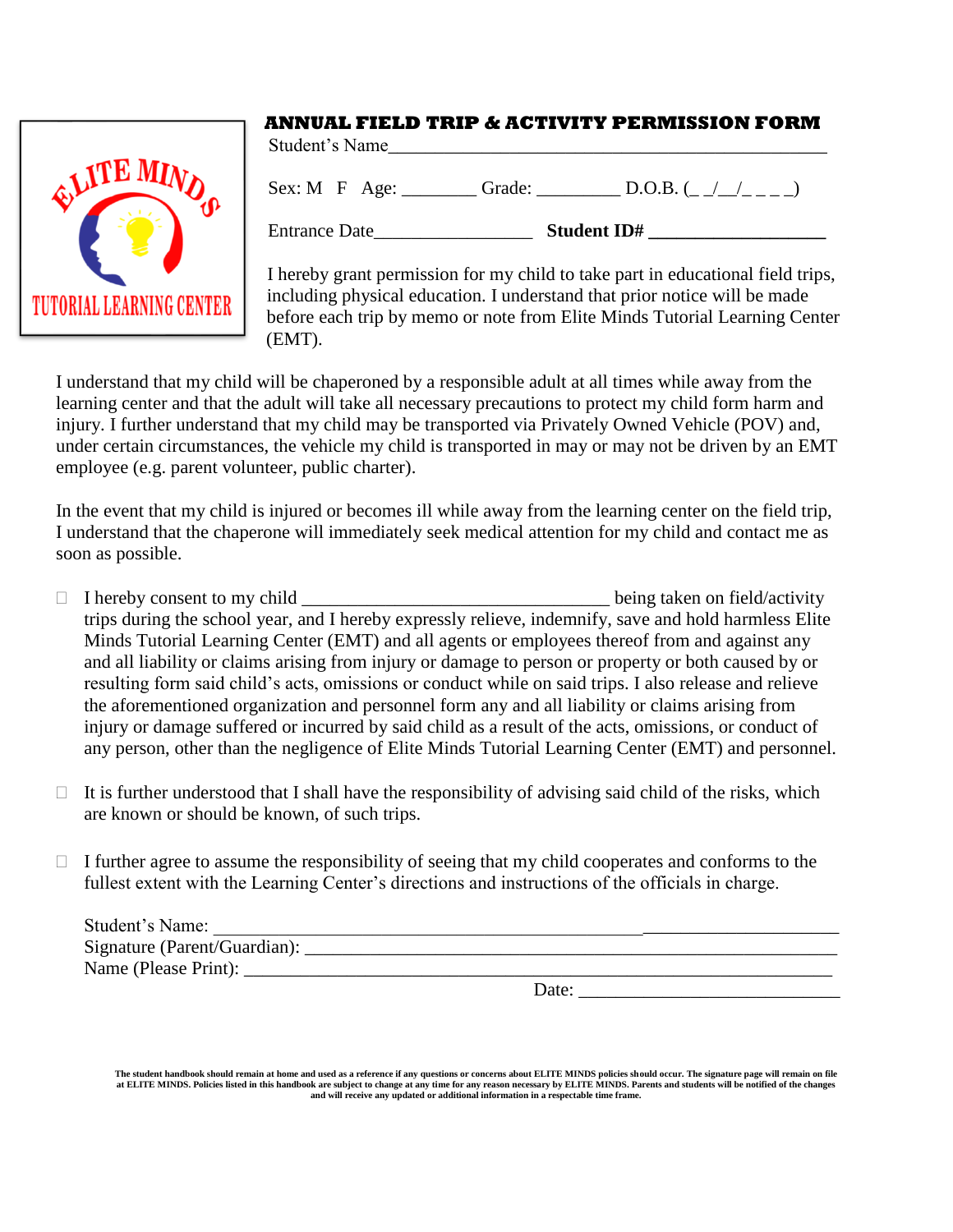

#### **MEDIA RECORDING RELEASE FORM**

| Student's Name                           |                    |
|------------------------------------------|--------------------|
| $Sex: M \rightarrow F \quad Age:$ Grade: | D.O.B. $(\_/\_/\_$ |
| <b>Entrance Date</b>                     | <b>Student ID#</b> |

Dear Parent or Guardian:

We would like your permission to use photos/videos of the children taken while attending Elite Minds Tutorial. Only first names will be used to identify the student(s).

I, the undersigned, do hereby consent and agree that Elite Minds School, its employees, or agents have the right to take photographs, videotape, or digital recordings of my child with the use of a cell phone, IPad, tablet video camera etc. and to use these in any and all media, now or hereafter known, and for the purpose advertising or educational enhancements.

I do hereby release to Elite Minds, its agents, and employees all rights to exhibit this work in print and electronic form publicly or privately. I waive any rights, claims, or interest I may have to control the use of my child's likeness in whatever media used.

I understand that there will be no financial or other remuneration for recording me, either for initial or subsequent transmission or playback.

| Date: |  |
|-------|--|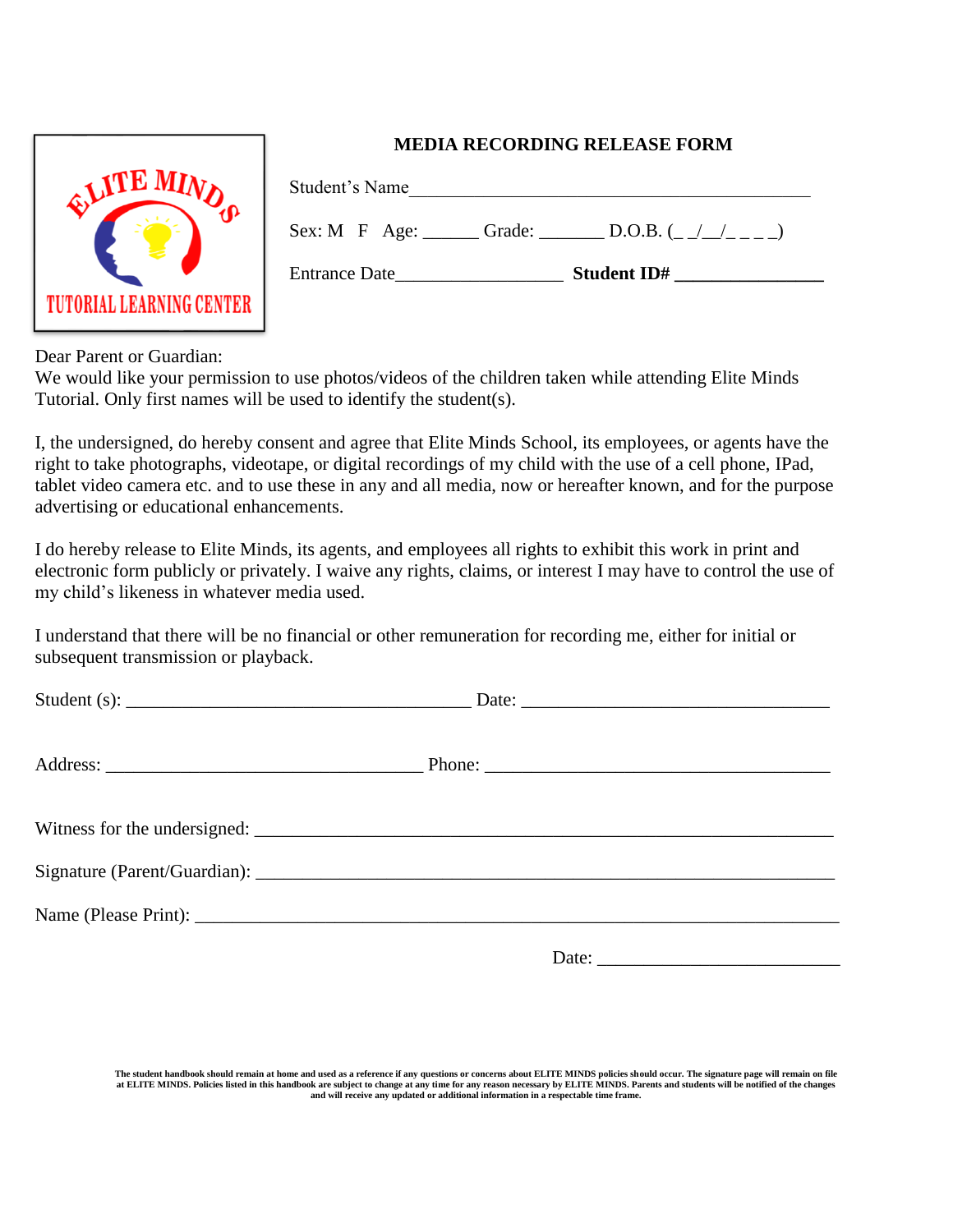## **Epi-Pen Waiver**

This form verifies that my child \_\_\_\_\_\_\_\_\_\_\_\_\_\_\_\_\_\_\_ has been prescribed an Epipen however; Parent Signature

I (  $\overline{I}$  ) have not provided her/him with one for use at the Parent Signature

*Elite Minds Tutorial Learning Center.* I am signing this waiver verifying that if any medical issues arises that requires the use of an Epipen and I have **not provided** the *Elite Minds Tutorial Learning Center* with an Epipen or any other forms of prescribed medicine to aid in my child's recovery, I note the *Elite Minds Tutorial Learning Center* cannot be held liable or responsible for my child's medical outcome.

Additionally, I note, I am completing this form because I ) have chosen to not provide the center with an Epi-pen. Parent Signature

Additionally, this form verifies that according to my child's medical doctor, my child does not need to bring an Epipen to school for use.

> Finally, I ( $\qquad$ Parent Signature

Epi-pen for use at *Elite Minds Tutorial Learning Center***,** the center will immediately notify me of use and will contact Medical Emergency (call 911) after each use. I too understand a copy of this form, an Epipen Administration form, and Epipen log will be kept in *Elite Minds Learning Center* records for my (\_\_\_\_\_\_\_\_\_\_\_\_\_\_\_\_\_\_\_\_\_\_\_\_\_\_\_\_\_\_\_\_\_\_) verification.

Parent Signature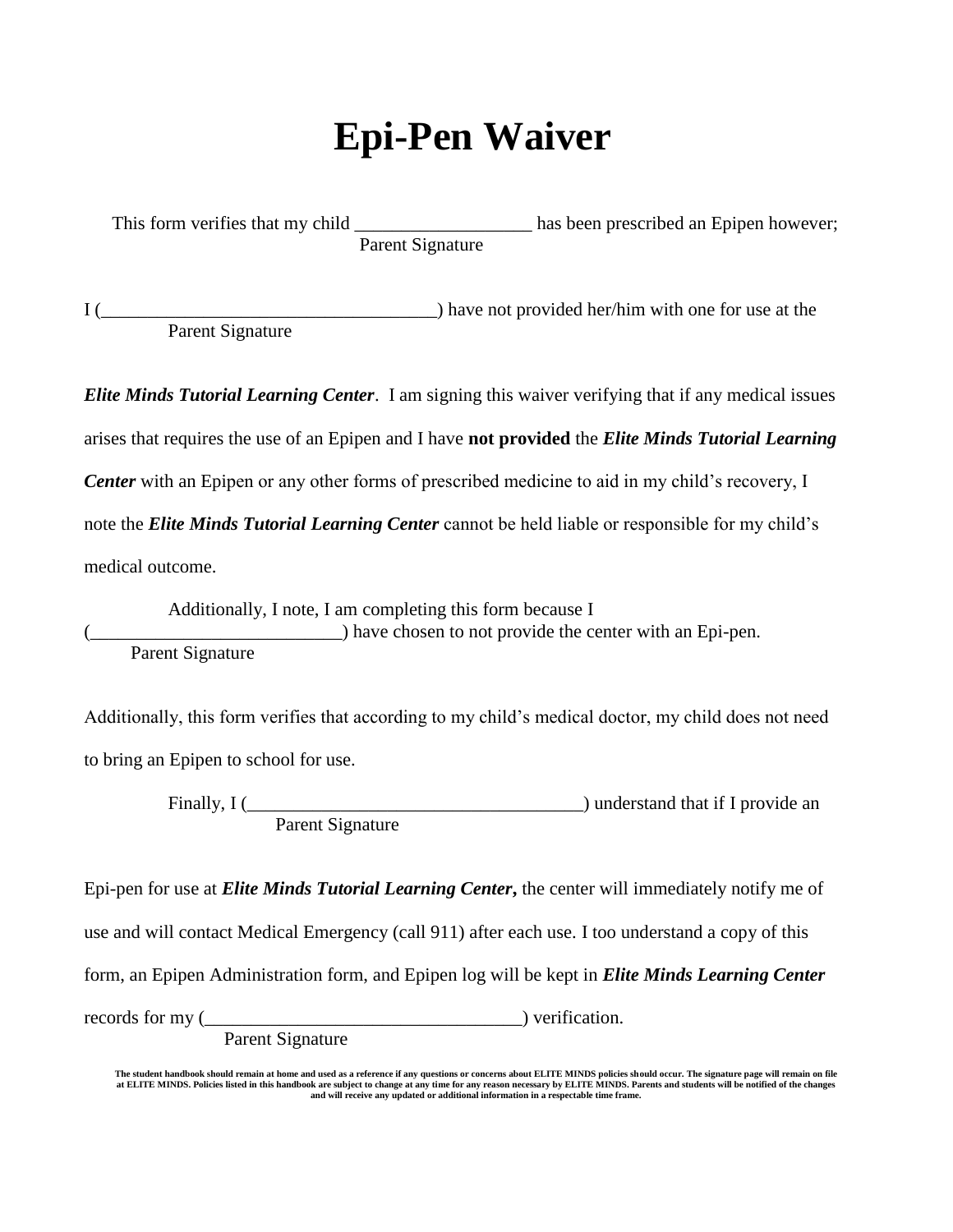#### **Eliteminds Tutorial Leaning School Payment Agreement 2019-2020**

The undersigned parent has chosen for his/her learner to attend Eliteminds Learning Center School for the 2019-2020 school year. Accordingly, he/she commits to pay the required fees, as indicated below, at the specified times contained in this contract and in accordance with all other conditions herein.

#### Tuition and Registration Fees: Tuition and registration fess shall be paid in accordance with the following rate unless discounted is noted

Regular Monthly Ed Student Tuition of (\$7200 + \$300 registration fees)



Regular Weekly Student Tuition of (\$7680 + \$300 registration fees)



l

IEP Ed Student Tuition of (\$7800 + \$300 registration fees)

#### Payment Schedule:

**Option 1:** Full Payment on or before September  $1^{\circ}$  to receive discount of 2% tuition.

**Option 2:** Monthly Payment due on the 1<sup> $\ast$ </sup> of each month and will be late if to received after the  $3<sup>\alpha</sup>$ of month. All late payments will occur a 1% late fee daily until pay is received. Please note any family failing to make monthly fee within the said month, learner will be removed from school until payment is received.



Option 3: Weekly Payment due on the Monday at the beginning of each week. If weekly fees are chosen, parents are required to pay fees one week in advance. Therefore, two payments are required during the  $1^{\circ}$  week of school. This means the total amount due upon enrollment is \$320 dollars. This will allow parents to have one week of payment made in advance. At the end of the school year, if parents have maintained a weekly payment schedule, there will be no fees required at the final week of school because of the one payment made in advance.

#### **Additional Considerations:**

• A signed contract is required of all parents and school administration for student's attendance to proceed annually.